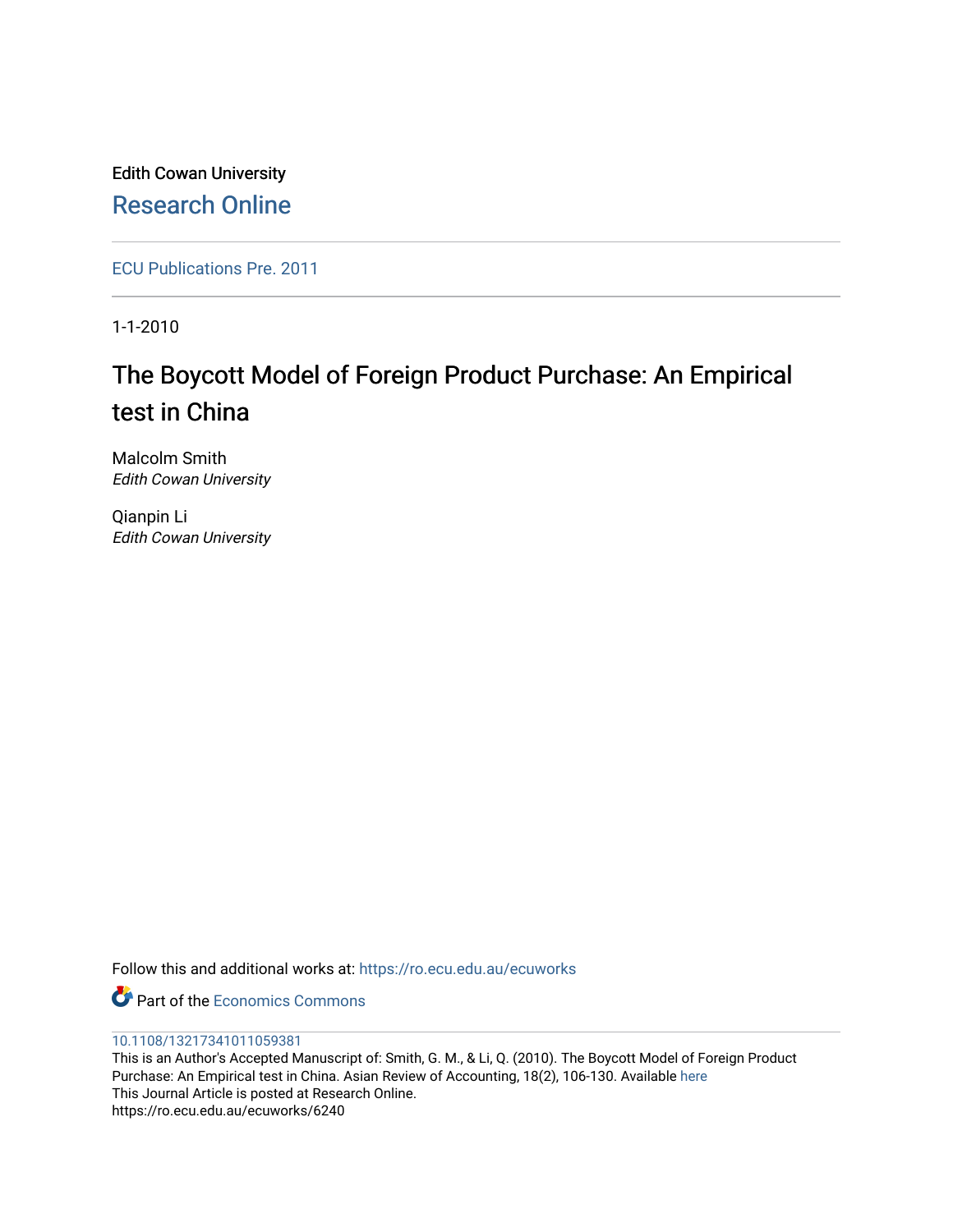# The Boycott Model of Foreign Product Purchase: An Empirical Test in China

Malcolm Smith and Qianpin Li

Edith Cowan University, Perth, Australia

#### **Address for Correspondence:**

Professor Malcolm Smith

School of Accounting, Finance & Economics

Edith Cowan University

Joondalup WA 6027

Western Australia

Tel: (08) 6304 5263

Email: Malcolm.smith@ecu.edu.au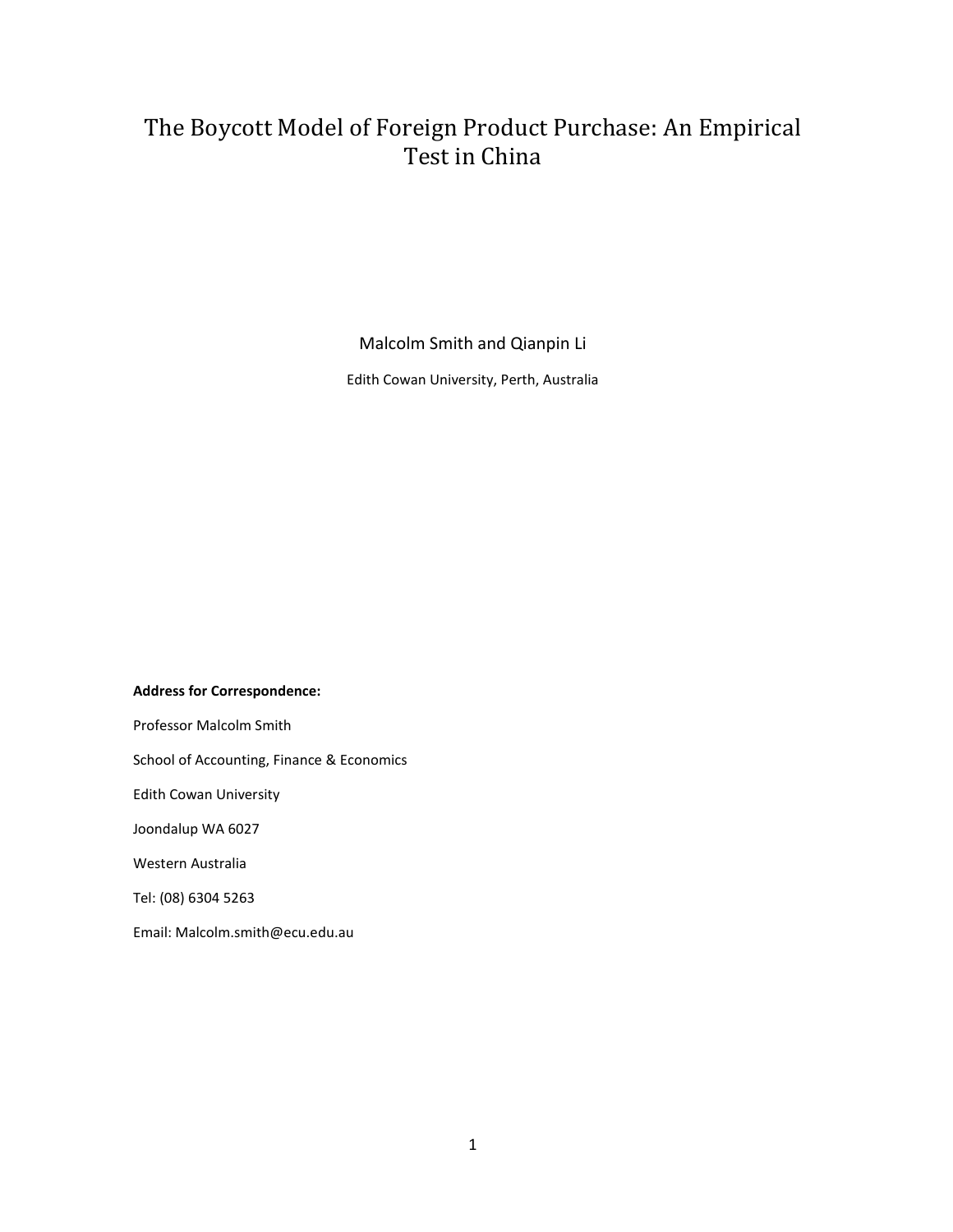#### **The Boycott Model of Foreign Product Purchase: An Empirical Test in China**

# **ABSTRACT**

Consumer boycotts are a worldwide and historic phenomenon in modern society. As the number of protests grows and as local authorities recognize the economic and political impact of such activities, then MNCs and host countries begin to see the historic and cultural perspective of these events besides the conventional consumer behavior perspective. To enable boycotting to become less harmful, MNCs management needs to understand what makes local consumers so affronted.

This study examines the relationships among six constructs in a boycotting issue context in order to explore Chinese consumers' willingness to boycott against Japanese products or services with the fallout from a Japanese former PM's continuous visits to a controversial war shrine since 2001.

The findings suggest that there are significant and positive pairwise relationships between boycott participation and three factors (i.e., animosity, efficacy and prior purchase). High animosity towards Japanese goods and the other two constructs at the high end of attitude spectrum, increase the level of willingness to engage in consumer boycott practices.

The findings of this study offer pivotal implications for decision-makers and the management of those western multinational enterprises who are concerned with increasing their share of the world's largest consumer market. In particular, Japanese MNCs need to pay much more attention to the oppressed and potentially explosive emotion of animosity as the legacy of past conflicts (i.e., war, economic, political etc.) between Japan and China in modern history. The results of this evaluation can potentially be generalized towards a strategic analysis of the boycott model in other hostile market situations.

# **1. Background**

### **1.1. Introduction**

Although the consumer boycott phenomenon has existed for more than a century, only recently has its surge of mainstream popularity motivated researchers to acknowledge its management value. In recent years, the study of consumer boycott behavior has moved from prescriptive and rather anecdotal attitudes to more descriptive and scientific stances. One of the most fruitful areas of consumer boycott research has focused on the leading motives behind protest activities. Since Klein et al. (1998) provided an initial test of the animosity model of foreign product purchase, numerous other studies (Ettenson & Klein, 2005; Ettenson, Smith, Klein, & John, 2006; John & Klein, 2003; Klein, Smith, & John, 2002) have contributed to its theoretical framework by offering extensive discussions of other factors and their application in diversified contexts, which embrace consumer ethnocentrism, product judgment, and willingness to participate in boycotts.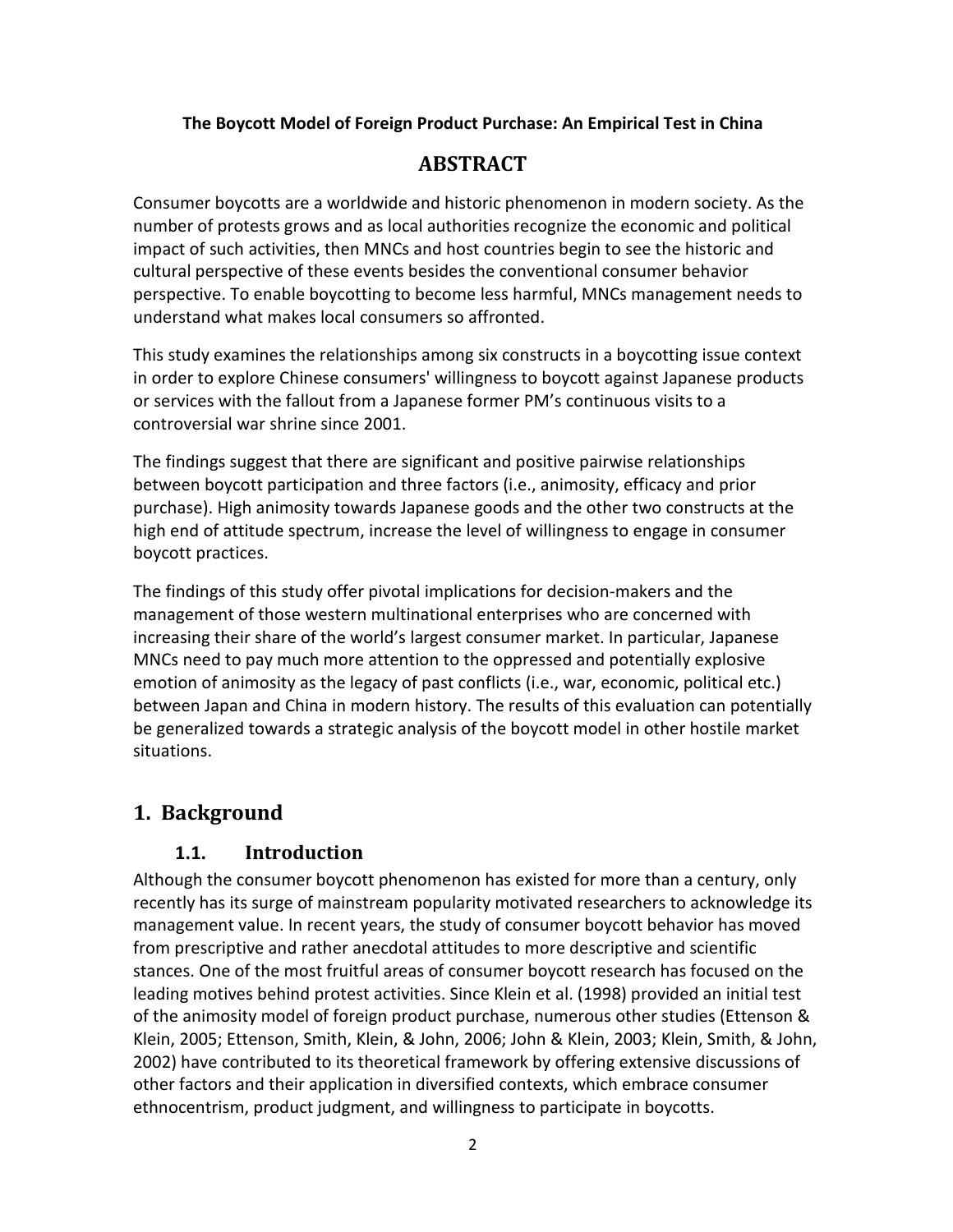Within the extensive literature of interest, comparatively little research has focused on establishing an integrated model of boycott participation. In addition, most studies have been conducted using consumers in developed countries as subjects. However, it has become increasingly clear that consumer boycott is a serious issue in concomitance with emerging nationalism in the context of transforming China's civil society. The incidence of consumer boycotts in contemporary China has resulted in a large number of foreign companies and their products or services, being subjected to this disturbing problem. Consequently, many foreign multinational enterprises have suffered heavy losses, economically and politically, from Chinese consumer strikes. Furthermore, several foreign firms were ultimately forced to quit Chinese markets completely. The most striking boycott incident emerged in 2006 after Japanese Prime Minister Junichiro Koizumi visited a controversial war shrine, Yasukuni Shrine, each year during his tenure of office. Consequently nearly all Japanese firms and their goods (e.g., cars, departments, consumer electronics, and cosmetics) became the target of public criticism and purchase sacrifice at that time(Deans, 2007; Yamamura & Sakamaki, 2007; Zhao, 2006).

The primary purpose of this study is to investigate and ascertain the effects of integrative motivation on the willingness to participate in boycott activities. A modified boycott model is developed and tested by means of mail survey and structural equation modeling (SEM). One significant research question to be addressed in this study is depicted as: Is the proposed boycott model a well-grounded framework to penetrate consumer boycott issues in China?

### **1.2. Controversial Yasukuni Shrine**

Memorials to war and the war dead are redolent of symbolism (Deans, 2007). They are potentially effective in carrying powerful understandings of the past, and often try to make the sacrifices of those who died "explicable, worthwhile or noble". However, Nelson (2003) suggests that Yasukuni is atypical of stories of commemoration of the victims in many ways, and different from Japan's religious traditions to console the relatives and friends of those who died. As a defeated country subject to unconditional surrender after WWII, Japan stood condemned by the international community. In addition, their leaders were found guilty of war crimes and executed by an international tribunal. Accordingly, Japan's sacrifices could only become 'noble' or 'respective' by means of reinterpreting or challenging these judgments from other countries. This intent was partly achieved by locating Japan as a victim of war as well, through casting a strong focus on Japanese suffering, especially the atomic bombings of Hiroshima and Nagasaki, in order to shift attention away from the imperialist aggression against Asian nations that led to these events (Deans, 2007).

The Shrine exists as a memorial to those sacrifices in war, but a key dispute surrounding the Yasukuni Shrine issue is the manner in which the Shrine presents and portrays the past. The shrine is more than a religious site; it contains a controversial museum, the Yushukan, which presents a 'revisionist reading' of Japanese history that is deeply contested in Japan and especially in neighbouring Asian countries (Deans, 2007). Critics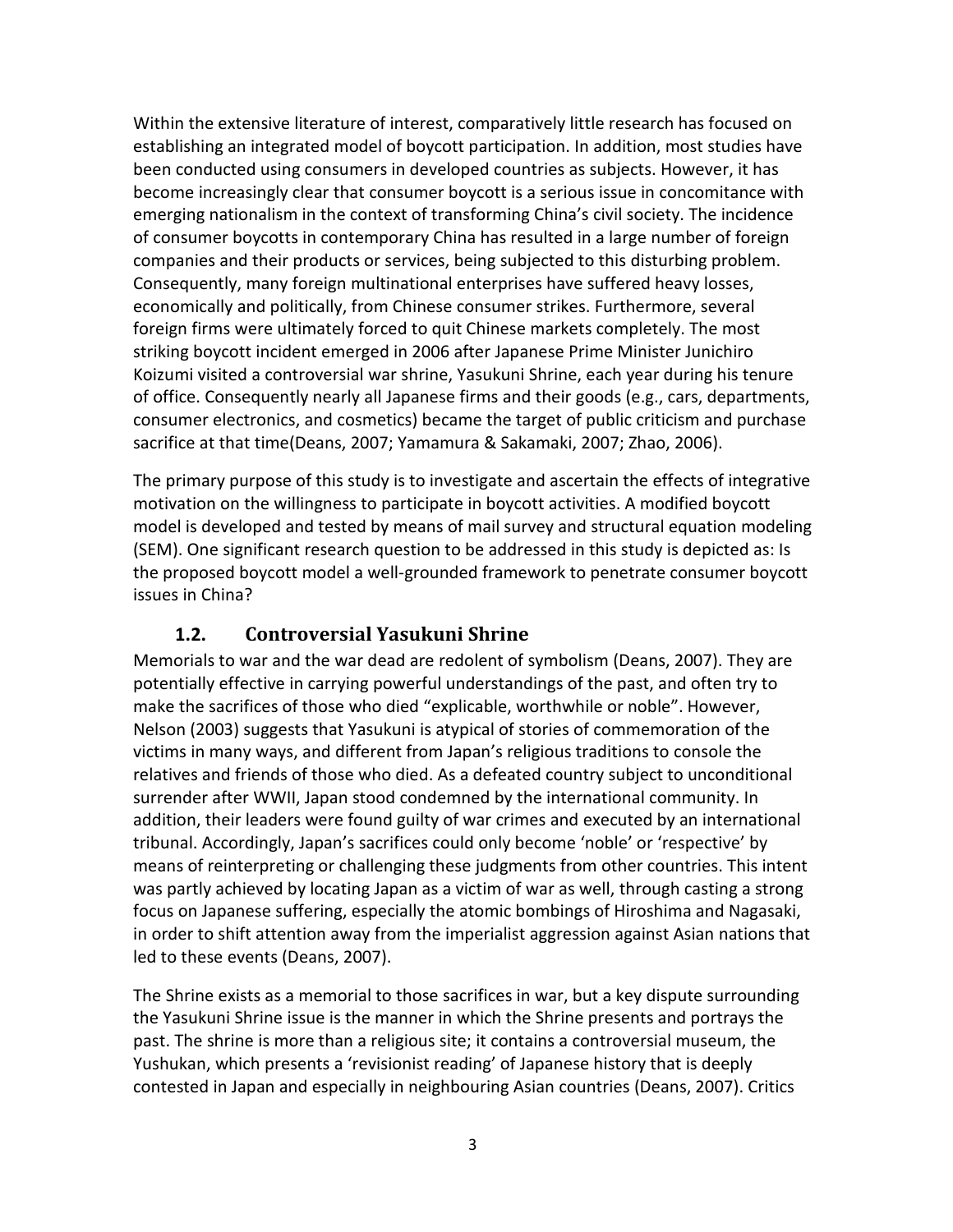claim that the Yushukan museum glorifies Japan's military past, whitewashes or even denies Japanese atrocities on other nations and presents a visional Japanese history of both fantasy and offence. The primary constituency of the museum, typically right-wing Japanese nationalists, argues that Yushukan is honest and true to Japan's past, furthermore the museum is designed to counter a 'masochistic historical view' which many Japanese extreme nationalists believe dominates current discussion of Japan's modern history (Asahi, 2006). For these radical groups this museum represents the nobility of Japanese devotees and the tremendous interests Japan has brought to Asia, as well as an end to Western imperialism since the nineteen century.

For right-wing groups, both the Yushukan and Shrine are widely perceived as the most important symbol of a reconsidered and reinterpreted history of militarism, which is so important to the aspirations of a Japanese revisionist nationalism, that still prevails in the ruling Liberal Democratic Party (LDP), and which seeks to make the sacrifices of those who died just and worthwhile and dedicated to a higher purpose. In this regard, it directly challenges, confronts and rejects the dominant narrative of modern history in most other Asian countries and in western historiography. It is this rejection and confrontation that largely provokes critics and opponents of visits to the Yasukuni Shrine by senior Japanese political figures.

As well as involving the post-war political background and manner of its interpretation, the Yasukuni Shrine in Tokyo has also invited controversy with both elite politics and the politics of changing nationalist movements in Japan and its Asian neighbours (Deans, 2007). This shrine is open to multiple interpretations and the inability to agree on a settled reading ensures that high-ranking officials' visits result in significant political storms. Other issues relate to its status and to an ambiguous relationship to the Japanese state: both as a private institution and a public memorial, so that as the tension began to accumulate, a political event was triggered by the visits of Japanese politicians. At the outset, shrine visits by senior government officials were a longstanding custom after WWII, however, the visits took on special significance in the late 1970s when their nature became open to suspicion in the case of a visit paid by a Prime Minister. More doubts followed with the decision to enshrine and commemorate Class-A war criminals at Yasukuni Shrine. The resumption of regular visits by PM Koizumi caused remarkable damage to Japan's foreign relations. The visits, however, brought Koizumi substantive political interests with regard to his position within the ruling LDP and also demonstrated the significance and importance of the 'revisionist' strand within Japanese nationalist thinking (Deans, 2007).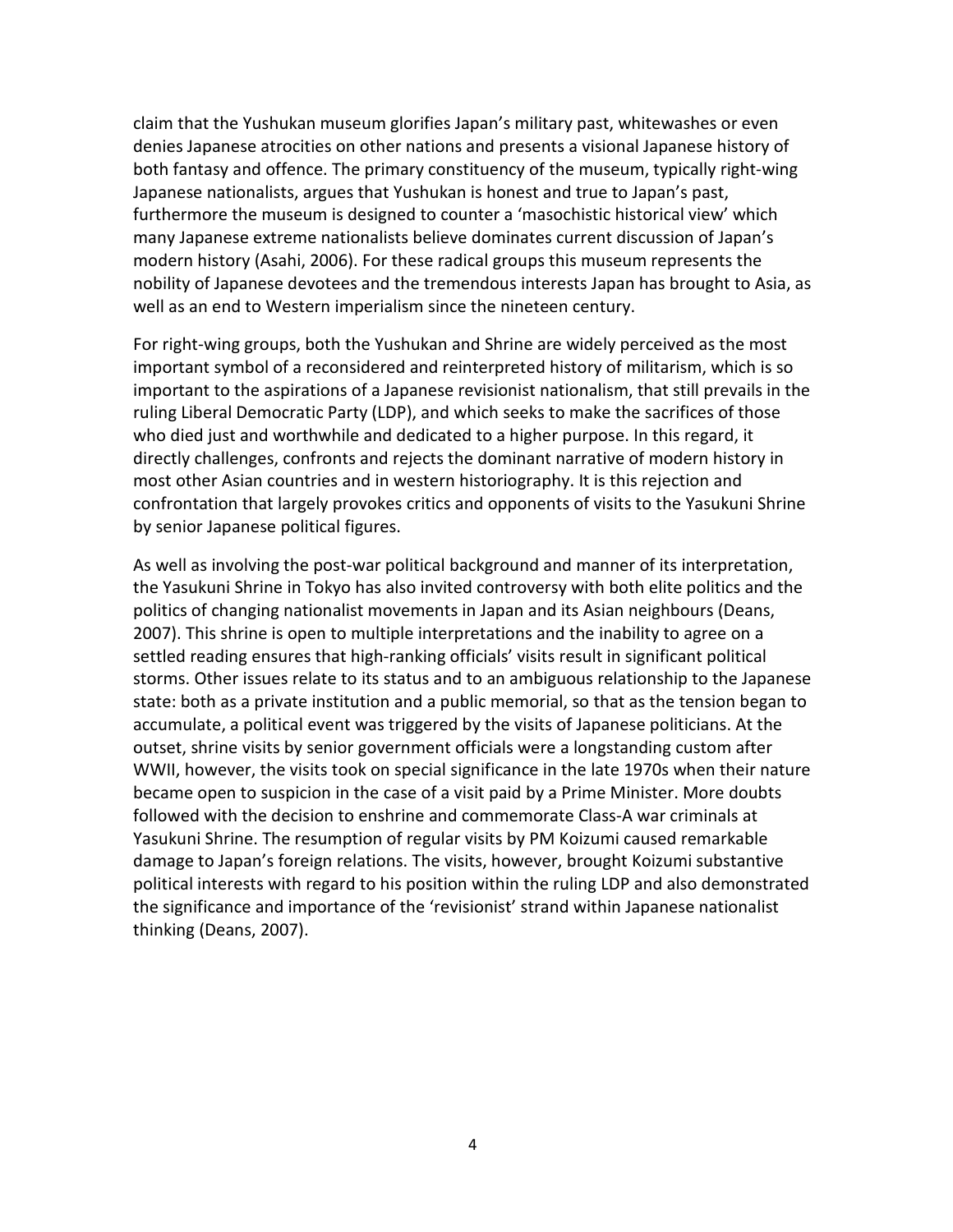# **2. Previous research on consumer boycott**

### **2.1 Origin of the concept**

As an appealing subject within studies of consumer behavior, issues around consumer boycotts have been a discomforting topic for the multinationals. Once their products are targeted by influential individuals or organizations who abstain from buying, sales fall rapidly and customers quickly disappear. Because the concept of Corporate Social Responsibility (CSR) has been given much more attention since 1990s, corporate brands and reputations are simultaneously open to more public censure around the world. Thus, consumer protests often affect corporate decision-making directly. In this regard, this sort of extreme activity reflects increasing consumer power and further a set of sophisticated control systems devised for the surveillance of global business.

Friedman (1985) first defined the consumer boycott in its modern sense:

*……an attempt by one or more parties to achieve certain objectives by urging individual consumers to refrain from making selected purchases in the marketplace (p. 97).*

As Friedman (1985) states, abstaining from buying is launched by a non-governmental organization (NGO) that proposes the act of deprecating immoral business practices. What the NGOs concern typically embrace social and ethical issues, such as pacificism, gender equality and consumerism. As an extreme case of consumerism, consumer boycotts impact significantly on consumer purchase decisions.

Klein et al. (2004) observe that consumer boycotts may be tracked back to the fourteenth century. They believe, this shift of protesting focus mirrors both the increased power of MNCs and, "paradoxically", the enhanced vulnerability pertaining to business prestige reputation and corporate image. This statement supports previous research, which demonstrated a positive link between corporate record on CSR and perceived corporate images (Brown & Dacin, 1997; Sen & Bhattacharya, 2001).

Within the extensive literature on consumer boycotts, Klein et al. (2004) note that the majority of preceding studies elaborate conceptual or descriptive findings, and their core of attention is not concentrated on consumers per se except for two studies which examine inductive factors behind consumers' boycott decision (Kozinets & Handelman, 1998; Sen, Gurhan-Canli, & Morwitz, 2001). Kozinets and Handelman (1998) argue that willingness to participate in protests is a mix of "individuality" and "moral selfrealization". Other research looks into the influencing causes underlying consumers' participation decisions (Sen, et al., 2001). They suggest that consumers' intent on a boycott often makes their decision based on their "perception of the likelihood of the boycott's success" (i.e. the construct of 'consumer efficacy' in this paper), "susceptibility to normative social influences", and the "costs associated with boycotting" (Klein, et al., 2004).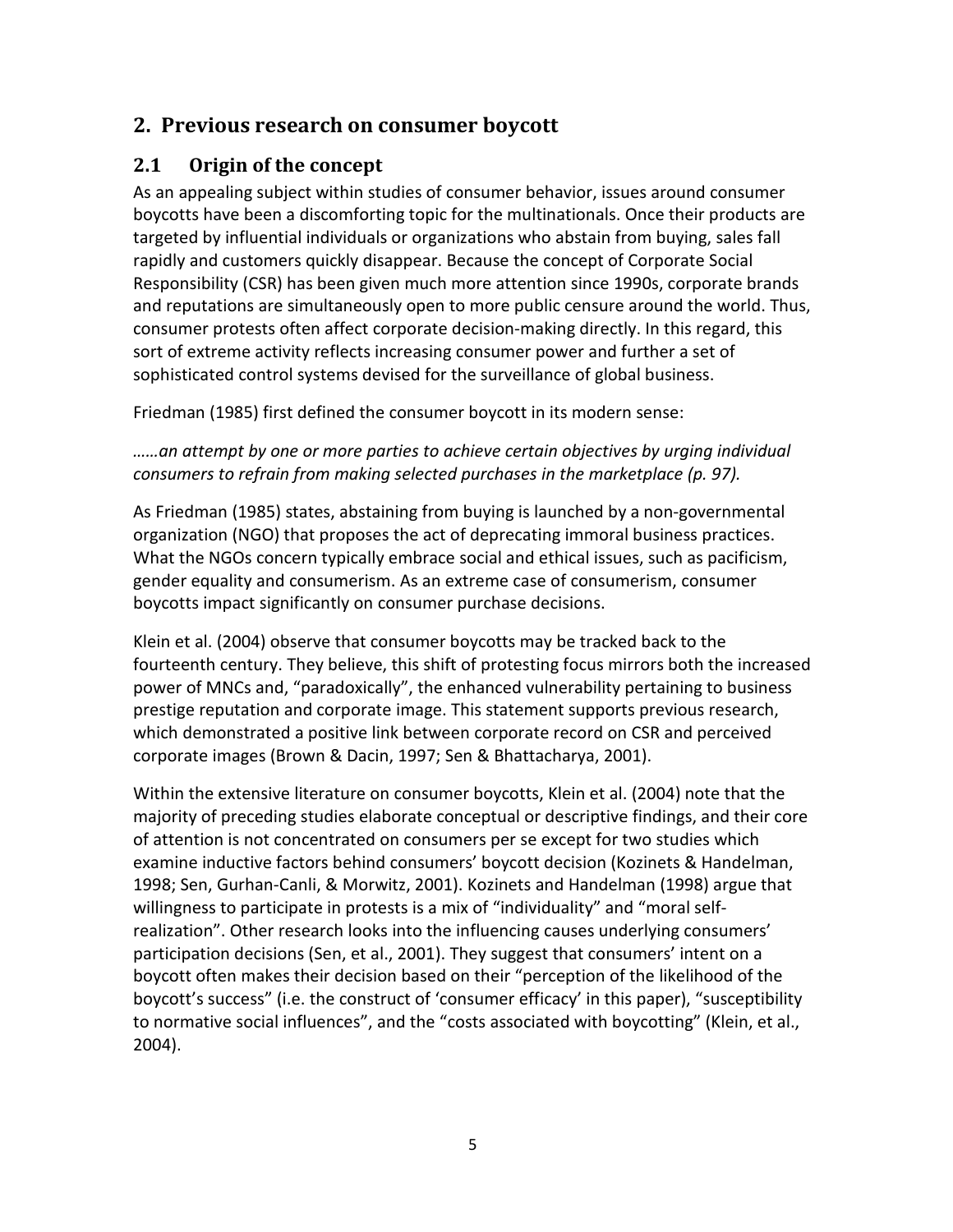### **2.2 Manifestation of consumer boycott**

Ettenson and Klein (2005) suggest that relevant research on consumer boycotts has surprisingly been paid much more attention by political science and organizational behavior (Gelb, 1995; Smith, 1990) rather than the field of consumer behavior. Because the process of correlation between enterprise and its customers constitutes the foundation of marketing rationale, it is a curious to find that so few studies relate to consumer behavior (Bagozzi, 1975; Houston & Gassenheimer, 1987). Nevertheless, it is encouraging to see that this deficiency has been addressed in the last decade with more research on relevant theoretical and empirical issues (Hui & Au, 2001; Stephens & Gwinner, 1998; Tax, Brown, & Chandrashekaran, 1998).

In Friedman's (1999) view, any consumer boycott behavior commonly has two foremost purposes: instrumental and expressive. Firstly, the main goal of an Instrumental boycott lies with forcing the targeted firms to modify initial policies of marketing, for example, lowering prices or improving after-sales service and recall. In general, this sort of boycott often claims concrete solutions. By contrast, an expressive boycott manifests itself in a more generalized form of protest, which aims at appeasing customers' dissatisfaction derived from corporate policies. Accordingly, it is characterized by a "vague statement of goals and may simply vent the frustrations of the protesting group" (Ettenson & Klein, 2005; Klein, et al., 2004).

From the perspective of boycotted firms, they can be categorized as directly-boycotted or indirectly-boycotted (Friedman, 1991, 1999; Smith, 1990). With regard to the former, they are officially rebuked by consumers or specific groups as the "chief criminal" committing offensive policies. As a result, consumers withhold purchase of a specific brand, or even all products produced by that offending target. If so, that producer needs to address the main consequences of controversial policies of marketing.

For the indirect boycott, the targeted firm is not the real source of contentious issues, but serves as a sacrificial lamb. In this case, consumers or their agents would impute undue business practices to that genuine "troublemaker" and subsequently constrain buying their products or services. In other words, a firm that is seemingly the "outlier" of consumer issues will be revealed and receive social condemnation in the marketplace. Friedman (1991, 1999) and Garrett (1987) argue that, it is the increasing consumer power that brings economic and social pressures to bear on those unethical firms and urges them to change their policies.

Generally, an indirect boycott occurs in cases of controversial or sensitive incidents with alleged damaging bilateral or multilateral relations. Typically at the beginning of an issue, certain foreign governments or other influential organizations arouse strong antipathy to consumers as a whole through controversial policies or actions. Next, one often observes one or a series of protests played out in domestic or even global markets. For example, in the case of France's nuclear testing in 1995, the French government took its own course and eventually evoked widespread protests around the South Pacific region including Australia and New Zealand. Local consumers throughout the region funneled all their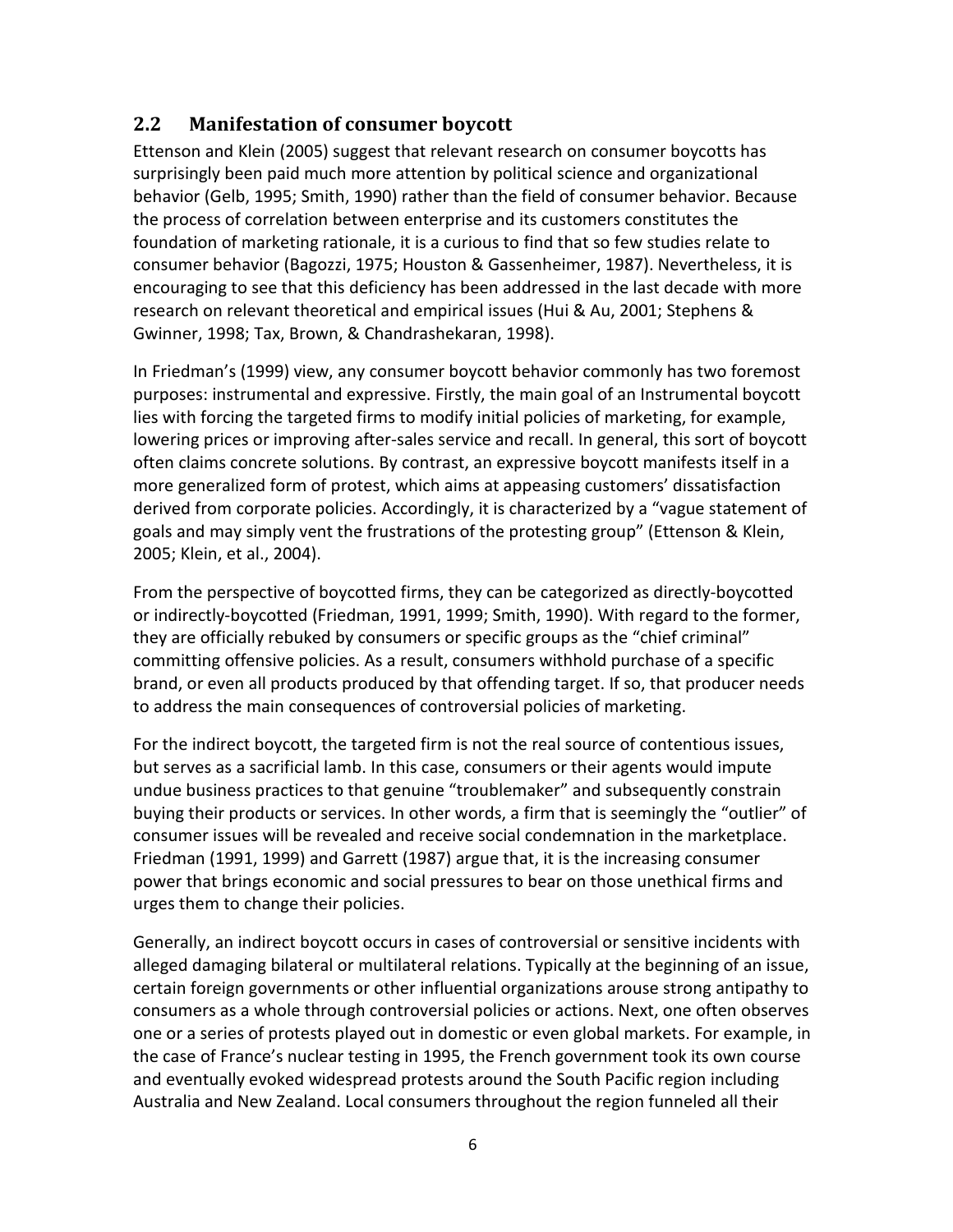anger into sales resistance against all Made-In-France products and services (Business Korea, 1995; Economist, 1995; Henry, 1995; Rees & James, 1995; Ueda, 1995). Ridiculously, even firms "with only a spurious association to France (for example, locally owned French bakeries and restaurants)" reported a negative impact on sales (Ettenson & Klein, 2005).

The Carrefour Event is another case in point, occurring during the 2008 Beijing Olympics in China. France bore the brunt of the criticism from Chinese nationalistic activists following the Olympic torch's unpeaceful relay in Paris in April, 2008. At that time, pro-Tibet protesters tried to grab the torch from a female Paralympic fencer and the French government was accused of connivance. The parent company of two famous French giants, Carrefour and Louis Vuitton was alleged to have donated money to the Dalai Lama, blamed by Chinese authorities for spurring on rebels in Tibet. Soon Chinese nationalists called on local consumers to cease shopping in Carrefour supermarkets and LV stores lest Chinese people "give the French money by buying their products" (BBC, 2008).

In addition to several taxonomies of consumer boycott elaborated in the preceding paragraphs, consumer boycott behaviour may also be classified on the grounds of organizational and individual leadership. As argued by Garret (1987), any protest activity is organized by either a single or several groups, so that boycotts perpetrated by individual consumers are rarely seen in the marketplace. The underlying purposes of an individual boycott are threefold: responsivity, diversity, and spontaneity. Ettenson and Klein (2005) suggest that the success rate of a protest is based on the level of an individual consumer's intent to participate publicly rather than as a simple appeal initiated by any consumerist or group. Moreover, the unfeigned motive of a certain participant is subject to their own discretion (John & Klein, 2003; Sen, et al., 2001). They are likely to join a specific campaign for the sake of discontentment, and in this case their participation can be conceptualized as expressive motivation. But other consumers engage in boycotts to modify undue business behaviour; thus the underlying reason for participation can be termed as instrumental motivation. The third form of protest can be designated as a 'grass-roots movement' not tightly organized by any specific group (Ettenson & Klein, 2005). In this regard, a consumer's refusal to buy may be defined as a spontaneous response against offending corporate practices on their own. In the case of the 2005 anti-Japan boycotts and 2008 Carrefour event, up to now no organization, implicitly or explicitly, has been identified as being responsible for launching or supporting these consumer boycotts.

### **3. Modeling willingness to boycott in victimized countries**

This study examines the relationships among consumer animosity, consumer efficacy and consumers' willingness to participate in boycott activity, in a model of consumer prior purchase in China. The theories of animosity, ethnocentrism, product judgment etc. are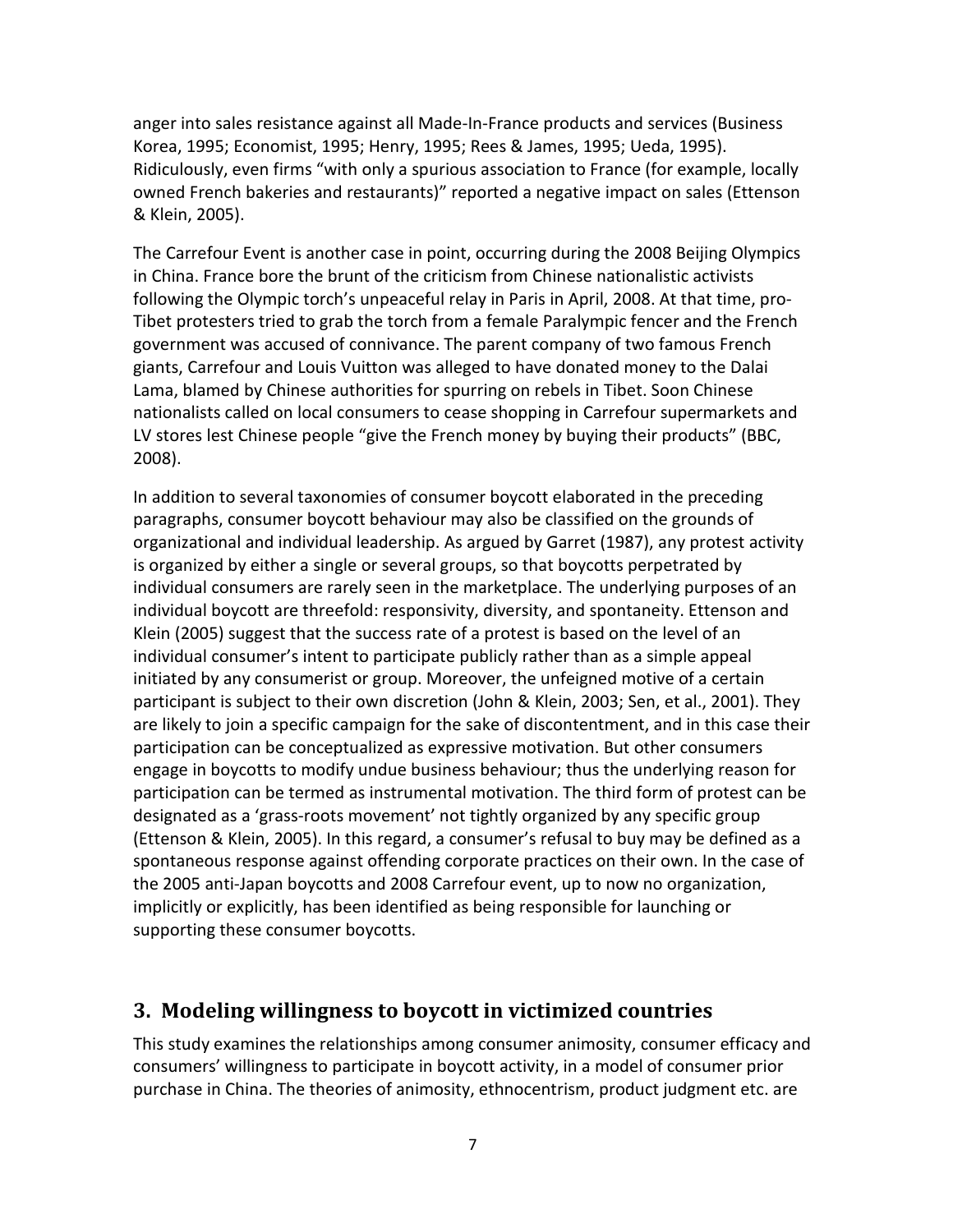adopted to explain consumers' willingness to protest against Japanese goods in some Chinese cities, which are selected to explore their specific responses in the context of anti-Japanese sentiment. [Figure 1](#page-8-0) shows the hypothetical relationships between the variables.



Figure 1 The Proposed Model of Boycott Participation

### <span id="page-8-0"></span>**3.1 Research model**

The study provides a country-specific analysis of consumer protest behavior, investigating whether Chinese consumers forgave Japan and returned to their previous purchase patterns for Japanese products or whether lingering animosity continues to affect their marketplace decisions.

Most notably, this study goes beyond the measurement of attitudes toward the purchase of Japanese products to an assessment of actual boycott participation. As a variant of the animosity model, the boycott model developed and tested by Ettenson and Klein (2005) incorporates the boycott participation factor and is introduced into this study in the context of Chinese circumstances.

As in the animosity model, this study tests whether or not anger is a determinant of consumers' purchase decisions. But instead of actual boycott participation, the boycott model predicts attitudes toward buying (Ettenson & Klein, 2005). The construct of boycott participation is operationalized as five variables (questions) by which the levels of consumers' willingness to boycott are determined. Consumers can exhibit a range of behaviours when choosing to withhold consumption of Japanese products. Some may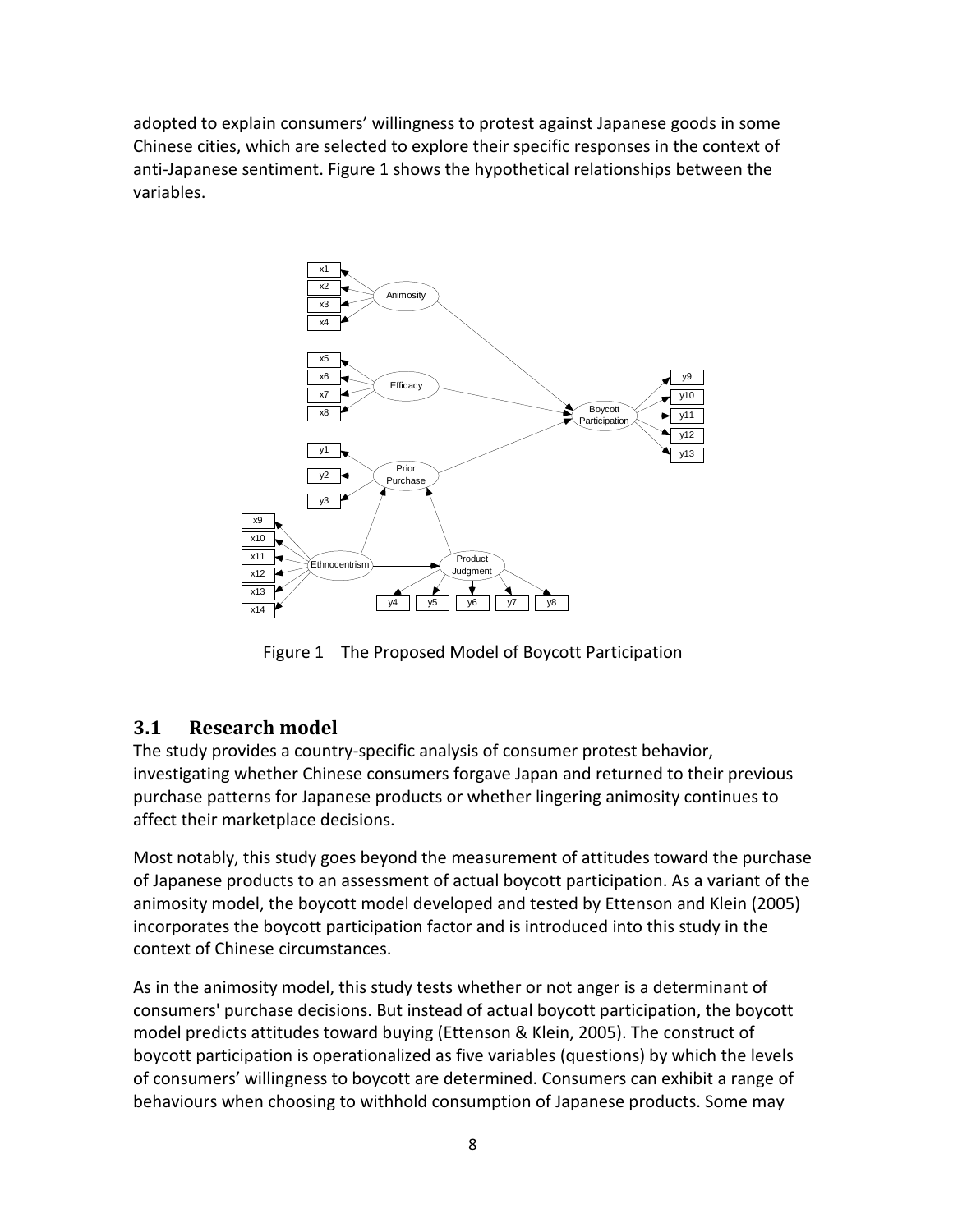avoid purchasing all products associated with Japan whenever possible, regardless of their place of origin. Others may ignore the boycott and continue to purchase Japanese products as they have in the past. Still others may feel guilty at buying or even choose to stop purchasing Japanese goods. Thus, Chinese consumers are asked whether they have typically ceased to purchase Japanese products from a variety of standpoints (e.g., 'feel guilty', 'never buy' or 'avoid buying') before the shrine visits began.

As [Figure 1](#page-8-0) shows, the boycott model tests whether animosity, prior purchase, product judgments and consumer efficacy predict boycott participation. Prior purchase is included in the model because those who purchased Japanese goods more often or across many categories before the boycott are in a position to exhibit a higher degree of boycott participation. Prior purchase, in turn, is expected to be a function of consumer ethnocentrism and product judgments; those who are lower in consumer ethnocentrism and who perceive Japanese product quality as high are more likely to have purchased Japanese goods before the boycott.

Consumer ethnocentrism is not expected to predict boycott participation directly, given that its impact should be captured in its effect on prior purchase. Judgments of Japanese product quality, however, are expected to have a direct negative effect on boycott participation. Those who are enamored with Japanese products should find the avoidance of these goods to be particularly costly, and thus may be less likely to participate in a boycott.

The boycott model also includes the construct of consumer efficacy, defined here as the belief by consumers that a boycott is an effective mechanism for coercing a target to change an objectionable policy (for example, Q08 in the survey instrument "By refusing to buy Japanese goods, Chinese consumers can have an effect on the policies of the Japanese government" in Appendix 1). Considering Friedman's (1991) categorization of boycotts as instrumental or expressive, belief in the efficacy of a boycott suggests that the individual holds instrumental motivations for participation; i.e. the boycott goals are achievable.

In addition, the boycott model is designed to explore whether those consumers who are high in consumer efficacy are more likely to participate in a boycott than those who believe that boycotts are not likely to be successful in implementing change. Further, the relative impact of efficacy versus animosity on boycott participation indicates the degree to which participating consumers are motivated by instrumental or expressive goals. If animosity, but not efficacy, is a strong predictor of boycott participation, then the protest would appear to be expressive in nature. In other words, Chinese consumers in this case do not expect that their actions will alter an objectionable policy. Instead, an expression of anger is driving their decision to boycott.

In brief, this study therefore tests whether the boycott model can be generalized to Chinese consumers who manifest themselves in the degree to which participating in a consumer boycott is motivated by the hostile feeling or the interests of others.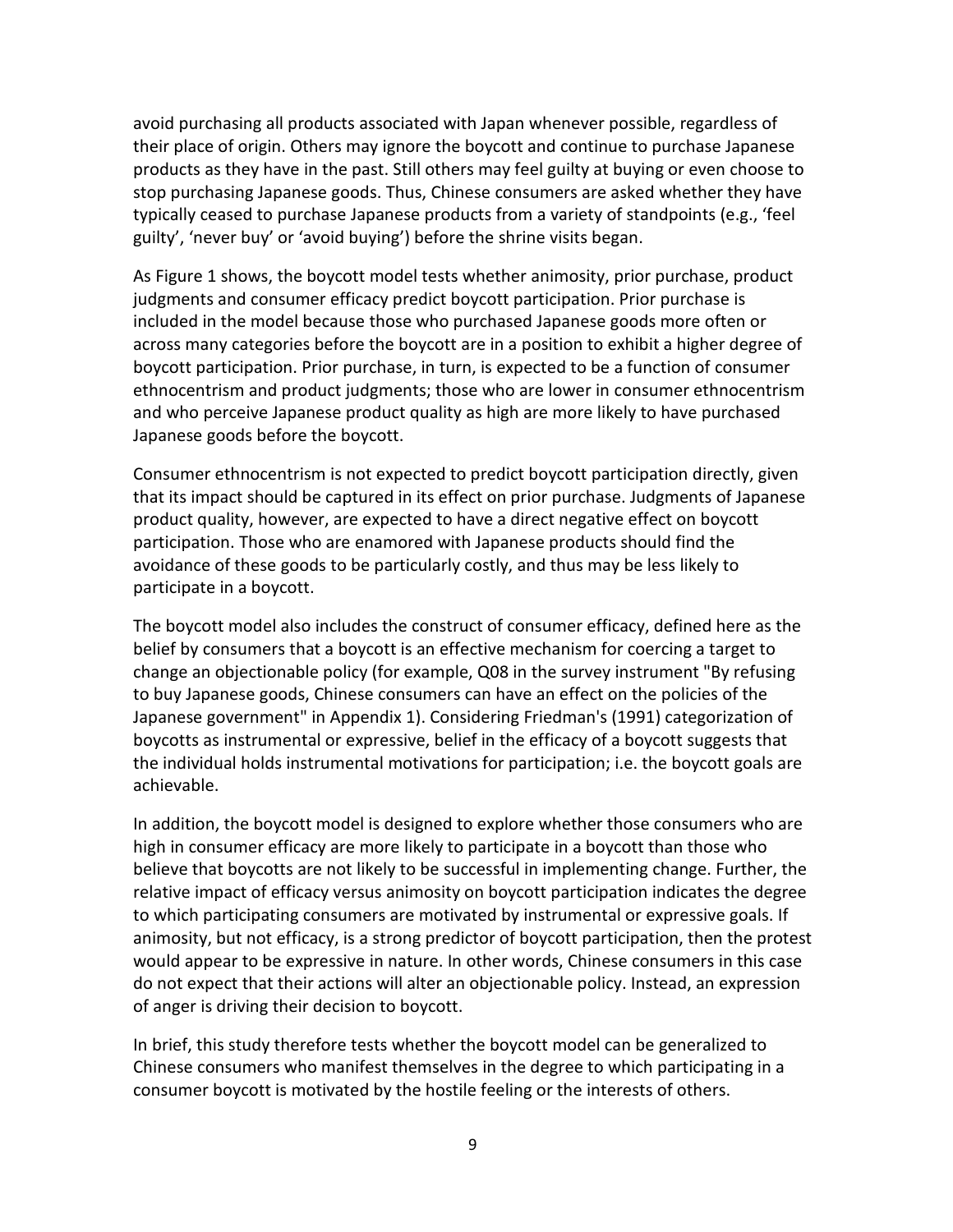### **3.2 Research hypotheses**

The present study extends our understanding of consumer protest behavior by developing and testing the boycott model shown in [Figure 1.](#page-8-0) A number of relationships are predicted among the constructs. Ettenson and Klein (2005) suggest that their boycott model shows that consumer animosity, consumer efficacy and prior purchase levels all predict the degree to which a consumer participated in the boycott. Therefore, the present study hypothesizes that:

- H1: Chinese consumers' animosity toward Japan will be a positive predictor of boycott participation.
- H2: Chinese consumers' efficacy will be a positive predictor of boycott participation.
- H3: Prior purchase experiences of Chinese consumers will be a positive predictor of their boycott participation.

However, the research of Ettenson and Klein (2005) generates new findings that show product judgments and consumer ethnocentrism to be predictive only of prior purchase levels, and not boycott participation. While positive product judgments led to higher initial purchase levels, these high opinions did not prevent boycott participation. So, further hypotheses are suggested:

- H4: Chinese consumer ethnocentrism will be a negative predictor of prior purchase.
- H5: Product judgments of Chinese consumers will be a positive predictor of prior purchase.

Previous research also found that consumer ethnocentrism is negatively related both to evaluations of product quality and to the willingness to buy foreign products (Klein, et al., 1998; Netemeyer, Durvasula, & Lichtenstein, 1991; Shimp & Sharma, 1987). We, therefore, hypothesize that:

H6: Chinese consumers' ethnocentrism will be a negative predictor of Japanese product judgments.

# **4. Research methodology**

### **4.1 Procedure of Data collection**

A two-stage (double) stratified systematic random sampling scheme is chosen to collect the consumer sample from a mail survey. In the first stage, cities appearing on the China map of the 1940's were stratified by the status of occupation by Japanese during WWII (USMA, 2005). All 71 cities were then classified into two groups, namely, the occupied group and free group. The former by and large covers the eastern coastal region which comprises 36 cities. The latter includes the remaining 35 cities which are scattered about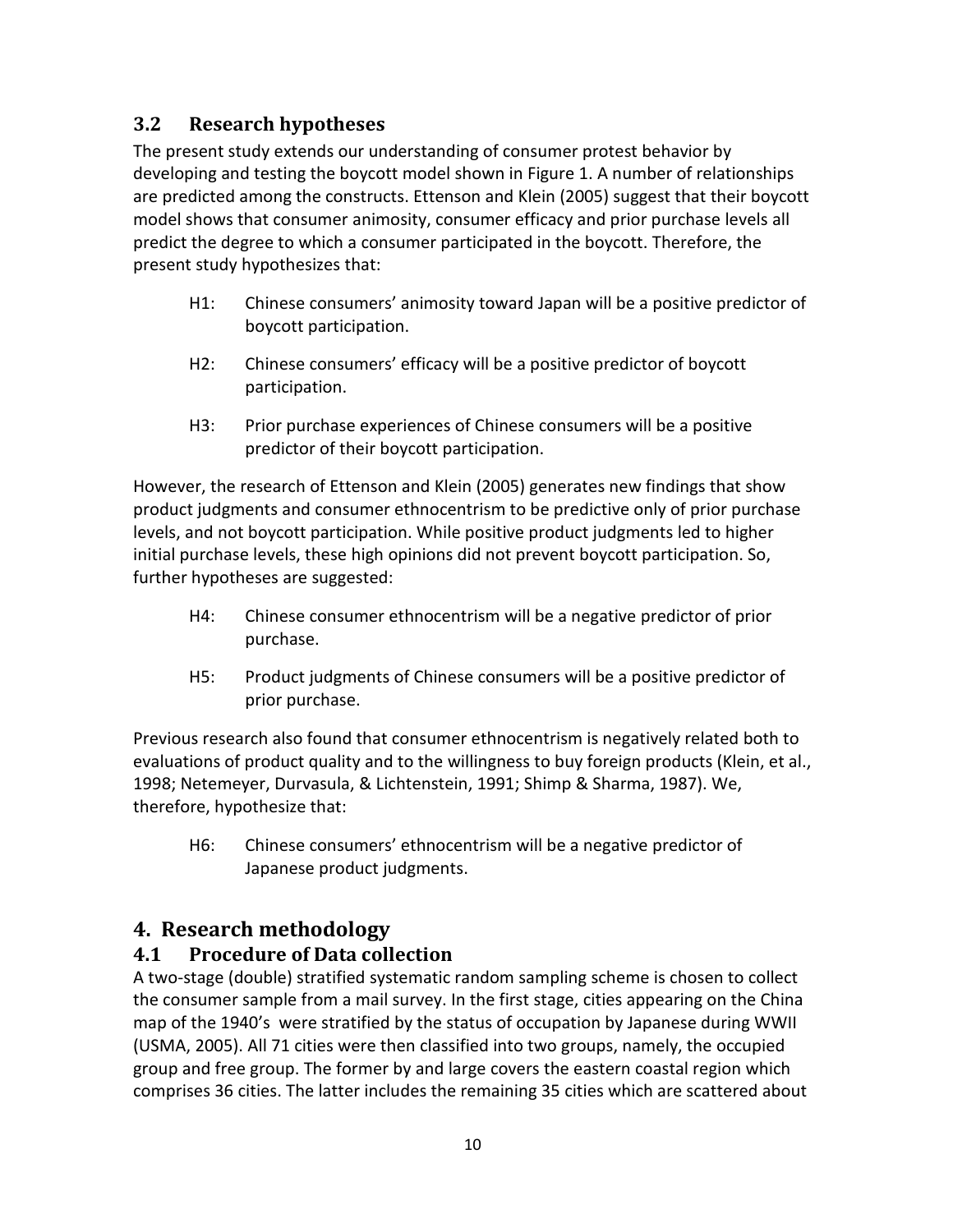the middle and west regions. Two cities, Harbin and Jinan, were randomly selected from the pool of 'occupied' cities, while two other cities, Chengdu and Kunming, were randomly selected from that of 'free' cities. By the aid of the census database operated by local Bureau of Public Security (BPS), a roster of 200 potential participants in each city was compiled. Each roster of participants, with postal addresses, was automatically drawn out from the census database with the systematic random sampling technique. Thus 800 citizens in 4 cities were identified as a sample pool for this survey. Potential participants were mailed a letter of inquiry in November 2007.

After two reminder letters, 253 completed questionnaires had been mailed back to the researchers in China representing 32.48% of the total eligible sample of potential participants. This rate is consistent with the anticipated response from a mail survey and adequate for statistical analysis.

Twelve copies of questionnaires were eliminated from the pool because of missing data; the remaining sample size (241) is still large enough to permit appropriate statistical analysis (Fang-Ming, 2006; Hancock & Mueller, 2006). The general information of all respondents completing the survey was summarized as follows (se[e Table 1\)](#page-11-0).

<span id="page-11-0"></span>

| Area      | City         | Sample<br>size | Gender   | Age              | Income                 | Education<br>background |
|-----------|--------------|----------------|----------|------------------|------------------------|-------------------------|
| Occupied  | 57<br>Harbin |                | 52% male | 58%<br>$20 - 50$ | $66\% \leq$<br>¥40,000 | 48% <<br>University     |
| Area      | Jinan        | 59             | 53% male | 61%<br>$20 - 50$ | 64%<br><¥40,000        | $61\% <$<br>University  |
|           | Chengdu      | 54             | 48% male | 63%<br>$20 - 50$ | 74%<br><¥40,000        | 65% <<br>University     |
| Free Area | Kunming      | 61             | 54% male | 62%<br>$20 - 50$ | 66%<br><¥40,000        | 59% <<br>University     |
| Total     | 4            | 241            | 52% male | 61%<br>$20 - 50$ | 67%<br>$<$ \$50,000    | 58% <<br>University     |

Table 1 Summary of All Respondents by Area

### **4.2 Preliminary Data Analysis**

### **4.2.1 Demographic Analyses**

Overall response rates are over 52 percent male and 48 percent female across the four cities sampled. Most of the respondents (61%) are between the ages of 20 and 50 and well educated, with roughly half (47%) having a college certificate or university degree. The incomes of the consumers are distributed quite evenly across the six salary levels, ranging from less than ¥15,000 to more than ¥80,000 RMB.

Generally speaking, the sample as a whole appears quite homogeneous on nearly all variables, for instance, gender, age, income, and industry. With respect to education, a slight difference existed only between the Harbin sample and others. The Jinan, Chengdu and Kunming are the most closely matched with regard to the percentage of underuniversity education background with 61%, 65% and 59%, respectively. The Harbin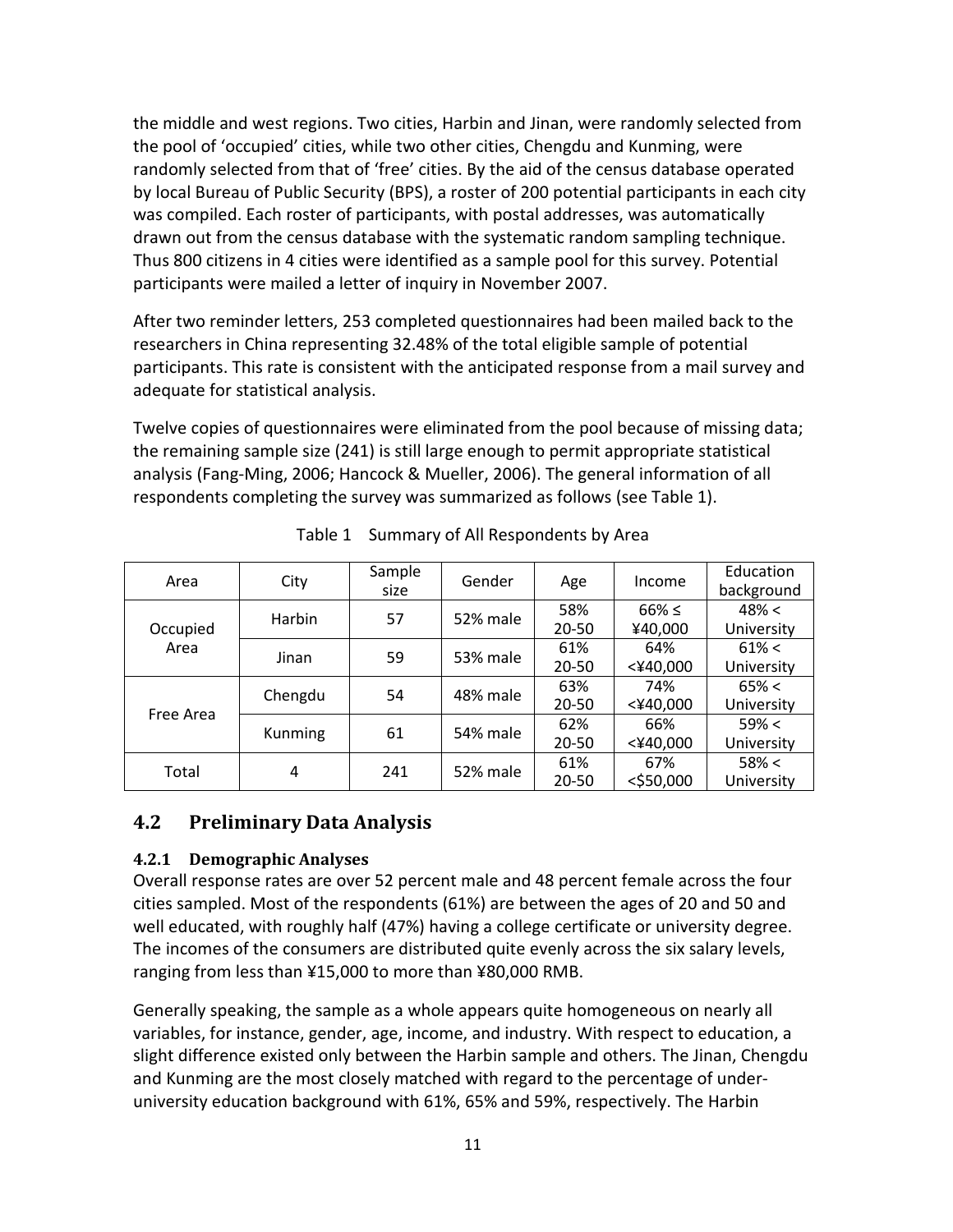sample, however, has the lowest percentage of 48% under-university respondents. The dataset collected via survey was verified with the Chi-Square Test, to show that it met the requirement of homogeneity for subsequent statistical analysis.

#### **4.2.2 Descriptive Statistics**

<span id="page-12-0"></span>All consumer participants were asked to evaluate some indicatory questions attributed to six constructs respectively (see Appendix 1). Outcomes of key measures are summarized i[n Table 2:](#page-12-0)

| Construct                       | Variable | <b>SD</b> | Mean | Evaluating |
|---------------------------------|----------|-----------|------|------------|
|                                 | Χ1       | 1.410     | 5.27 | Higher     |
| Consumer                        | X2       | 1.431     | 5.21 | Higher     |
| Animosity                       | X3       | 1.370     | 5.26 | Higher     |
|                                 | Χ4       | 1.235     | 5.12 | Higher     |
|                                 | X5       | 1.477     | 4.67 | High       |
| Consumer<br>Efficacy            | X6       | 1.382     | 4.74 | High       |
|                                 | Χ7       | 1.442     | 4.65 | High       |
|                                 | X8       | 1.514     | 4.82 | High       |
|                                 | Х9       | 1.744     | 3.51 | Medium     |
| Consumer<br>Ethnocentrism       | X10      | 1.555     | 3.68 | Medium     |
|                                 | X11      | 1.568     | 3.59 | Medium     |
|                                 | X12      | 1.520     | 3.59 | Medium     |
|                                 | X13      | 1.705     | 3.71 | Medium     |
|                                 | X14      | 1.657     | 3.58 | Medium     |
|                                 | Υ1       | 1.422     | 5.09 | Higher     |
| <b>Prior Purchase</b>           | Y2       | 1.279     | 5.16 | Higher     |
|                                 | Y3       | 1.288     | 5.02 | Higher     |
|                                 | Υ4       | 1.276     | 5.15 | Higher     |
| Product                         | Y5       | 1.234     | 5.10 | Higher     |
| Judgment                        | Υ6       | 1.246     | 4.98 | Higher     |
|                                 | Υ7       | 1.293     | 5.22 | Higher     |
|                                 | Υ8       | 1.323     | 5.24 | Higher     |
|                                 | Υ9       | 1.382     | 5.41 | Higher     |
|                                 | Y10      | 1.410     | 5.33 | Higher     |
| <b>Boycott</b><br>Participation | Y11      | 1.279     | 5.38 | Higher     |
|                                 | Y12      | 1.299     | 5.39 | Higher     |
|                                 | Y13      | 1.300     | 5.45 | Higher     |

Table 2 Deviation Assessment of All Constructs

### **4.3 Measurement Assessment**

### **4.3.1 Reliability**

In order to test the internal consistency of the scales measuring a latent variable, Cronbach's alpha was used. Cronbach's coefficient alpha estimates for the 6 subscales (i.e., animosity, efficacy, ethnocentrism, prior purchase, product judgment, and boycott participation) were between the ranges of 0.904 and 0.959 (see [Table 3\)](#page-13-0). Animosity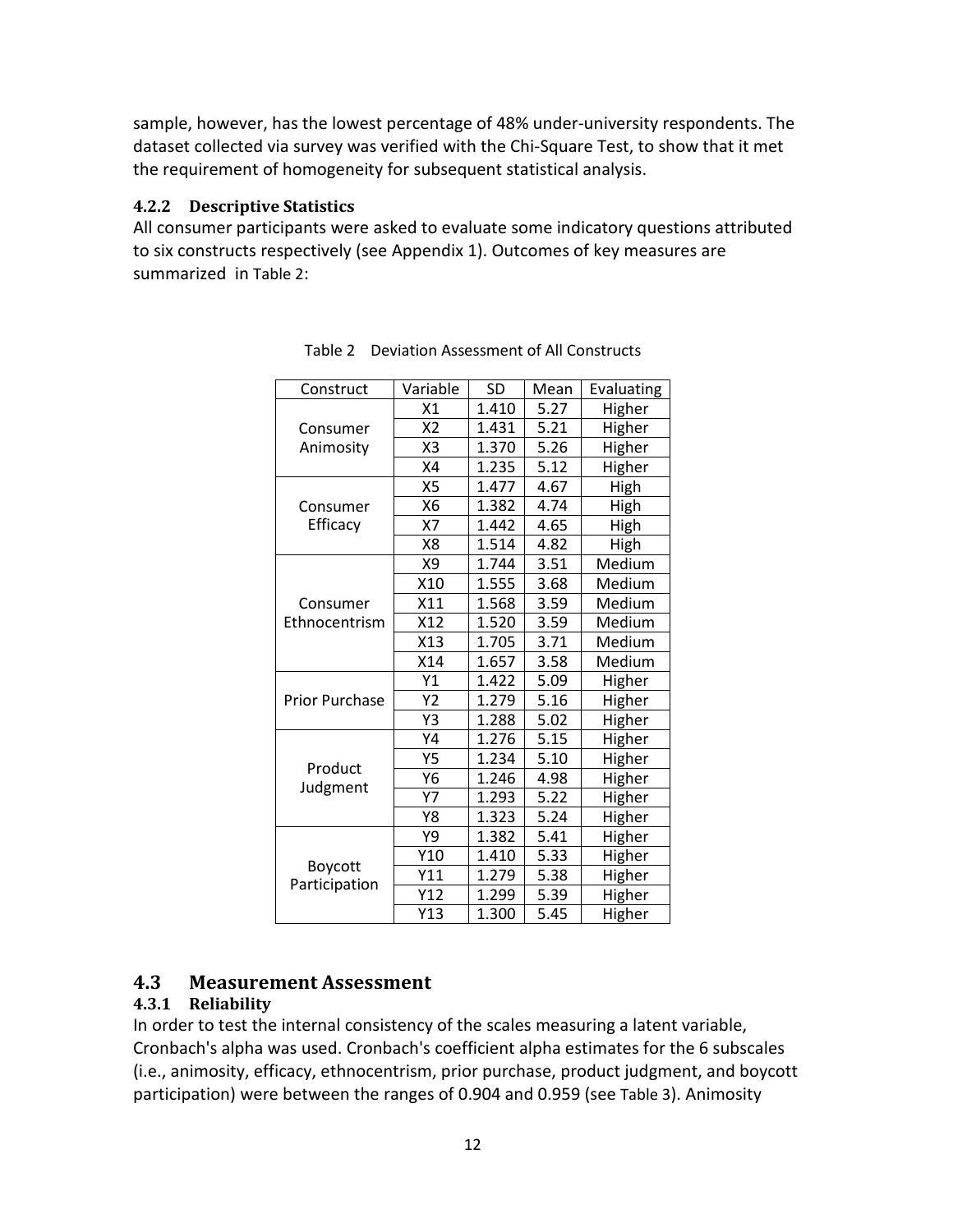consisted of four items showing a reliability score of 0.915. The efficacy construct included four items with a Cronbach's alpha of 0.910. The ethnocentrism construct consisted of six items with a reliability of 0.959. Product judgment consisted of five items showing a reliability score of 0.904. Finally, the construct of boycott participation included five items with a Cronbach's alpha of 0.910. In addition, the  $\alpha$  value of the overall data reached 0.769, close to the 0.80, recognized as "significant" by Gefen, Straub et al. (2000) and Fang-Ming (2006).

<span id="page-13-0"></span>In brief, all the values of individual constructs' reliability were significant (>.90), indicating that the data set collected from the survey had a high level of reliability and was sufficiently reliable for subsequent quantitative analyses.

| Factor                | Item | Cronbach's Alpha |
|-----------------------|------|------------------|
|                       | X1   |                  |
| Consumer              | X2   | 0.915            |
| Animosity             | X3   |                  |
|                       | X4   |                  |
|                       | X5   |                  |
| Consumer              | X6   | 0.910            |
| Efficacy              | X7   |                  |
|                       | X8   |                  |
|                       | X9   |                  |
|                       | X10  |                  |
| Consumer              | X11  | 0.959            |
| Ethnocentrism         | X12  |                  |
|                       | X13  |                  |
|                       | X14  |                  |
|                       | Υ1   |                  |
| <b>Prior Purchase</b> | Y2   | 0.911            |
|                       | Y3   |                  |
|                       | Υ4   |                  |
| Product               | Y5   |                  |
|                       | Y6   | 0.904            |
| Judgment              | Y7   |                  |
|                       | Y8   |                  |
|                       | Υ9   |                  |
|                       | Y10  |                  |
| Boycott               | Y11  | 0.910            |
| Participation         | Y12  |                  |
|                       | Y13  |                  |
| Whole scale           |      | .769             |

Table 3 Reliability Test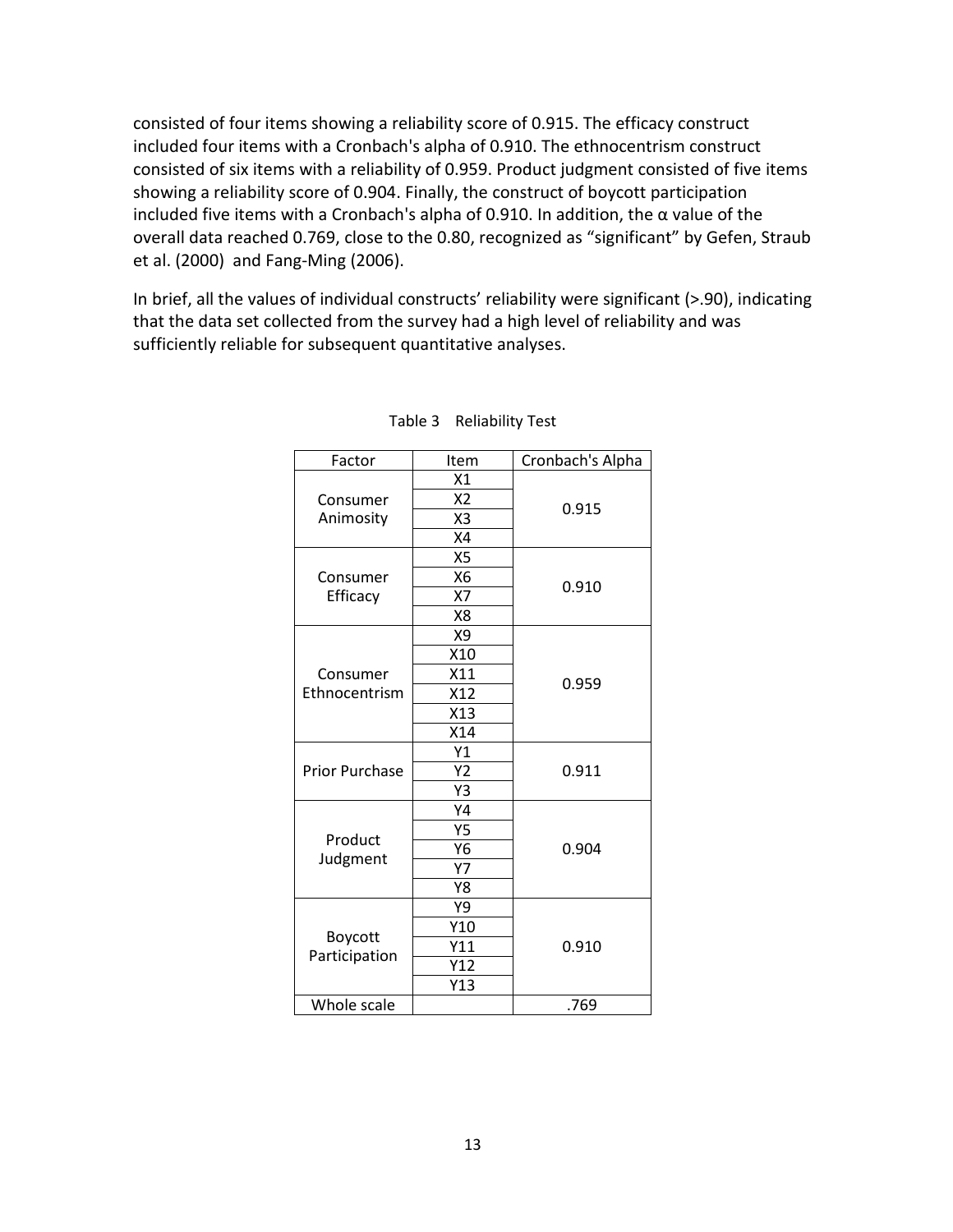#### **4.3.2 Construct Validity**

#### *4.3.2.1 Convergent Validity*

Convergent validity is the extent to which the latent variable correlates to other items designed to measure the same construct. Convergent validity can be evaluated by examining the parameter estimates and their corresponding t-values. This procedure of validity was investigated at first through the conduct of a Principal Components Analysis.

The components of four individual samples were identified in a Rotated Component Matrix with the major significant factors highlighted. Six factors were extracted from the significant loadings for 27 variables, which is consistent with previous findings (Ettenson & Klein, 2005; Ettenson, et al., 2006; Klein, Ettenson, & Krishnan, 2006; Klein, et al., 1998). All individual variables had significant loadings on one factor. Communalities were checked for these variables and found to be above the recommended 0.05 level.

In order to reconfirm the data power of this survey, an alternative approach was necessary to be introduced specifically in terms of convergent validity. Given the theory of AMOS software package, the AMOS output presents Critical Ratios (C.R.) rather than tvalues, C.R. is used as well for the evaluation of convergent validity. According to Arbuckle (2007), using a significance level of 0.05, any critical ratio greater than 1.96 in magnitude for a two-tail test would be statistically significant.

[Table 4](#page-14-0) shows that the critical ratios obtained from the parameter estimates provided clear evidence of the convergent validity of the research variables. No matter whether within the total sample or a separate sample of survey, the C.R. values for all indicators exceeded the 1.96 equivalent (ranging from 12.774 to 25.438), with each significant at the 0.05 level.

<span id="page-14-0"></span>

| Factor        | Item | Parameter<br><b>Estimates</b> | Standard<br>Error | Critical<br>Ratios |
|---------------|------|-------------------------------|-------------------|--------------------|
|               | X1   | 1.000                         |                   |                    |
| Consumer      | X2   | .943                          | .053              | 17.725             |
| Animosity     | X3   | .958                          | .048              | 19.890             |
|               | X4   | .797                          | .051              | 15.750             |
|               | X5   | 1.000                         |                   |                    |
| Consumer      | Х6   | .834                          | .046              | 18.151             |
| Efficacy      | Х7   | .827                          | .050              | 16.638             |
|               | Х8   | .887                          | .048              | 18.491             |
|               | Х9   | 1.000                         |                   |                    |
|               | X10  | .859                          | .034              | 25.438             |
| Consumer      | X11  | .862                          | .036              | 23.658             |
| Ethnocentrism | X12  | .804                          | .036              | 22.295             |
|               | X13  | .918                          | .041              | 22.529             |
|               | X14  | .877                          | .040              | 22.132             |

Table 4 Factor Loadings, SE and CR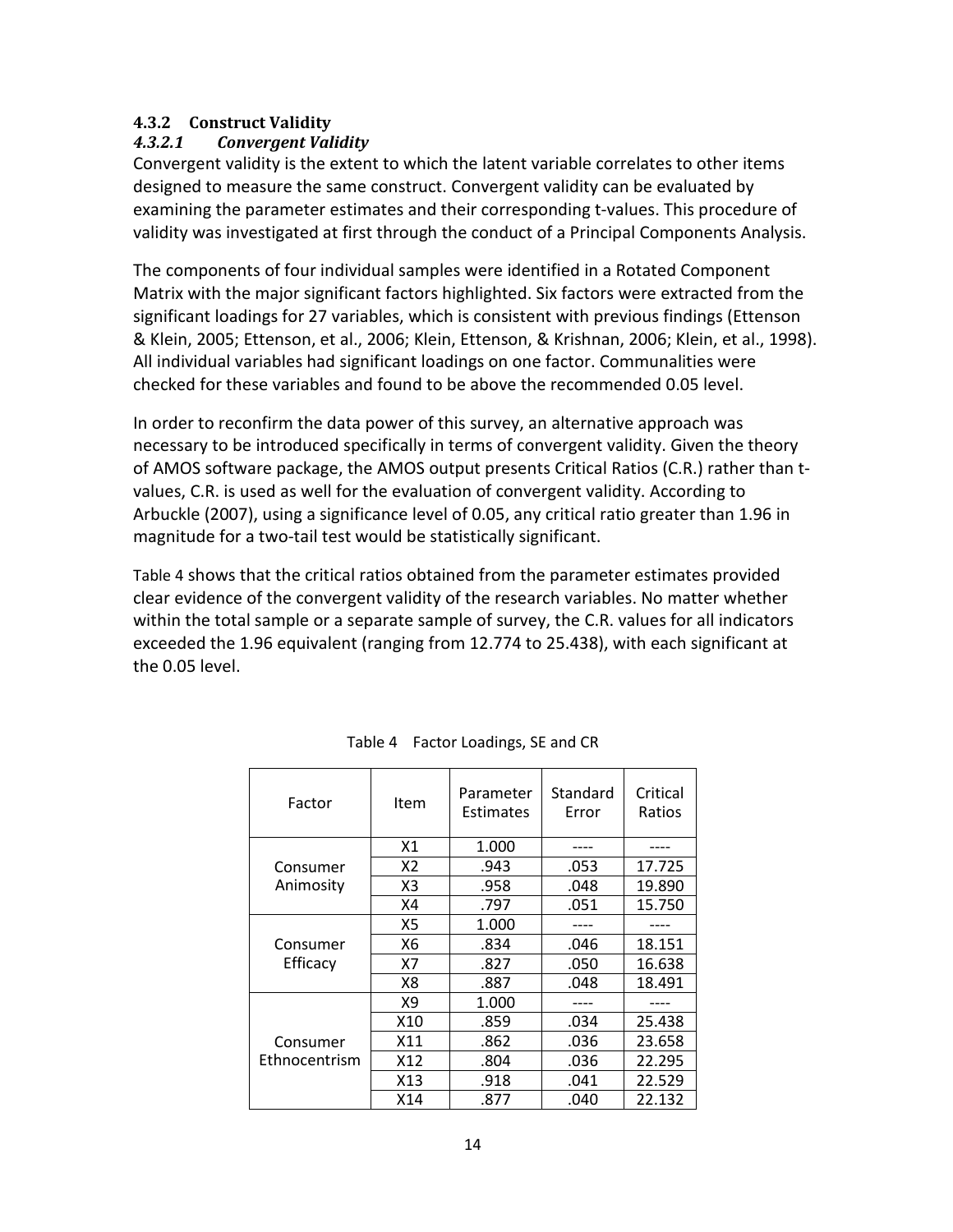|                                 | Υ1  | 1.000 |      |        |
|---------------------------------|-----|-------|------|--------|
| Prior Purchase                  | Y2  | .975  | .052 | 18.855 |
|                                 | Y3  | .903  | .052 | 17.257 |
|                                 | Y4  | 1.000 |      |        |
| Product                         | Y5  | .865  | .054 | 16.046 |
| Judgment                        | Y6  | .822  | .052 | 15.813 |
|                                 | Υ7  | .795  | .059 | 13.488 |
|                                 | Y8  | .960  | .054 | 17.774 |
|                                 | Y9  | 1.000 |      |        |
| <b>Boycott</b><br>Participation | Y10 | .938  | .064 | 14.768 |
|                                 | Y11 | .918  | .052 | 17.504 |
|                                 | Y12 | .733  | .057 | 12.774 |
|                                 | Y13 | .912  | .054 | 16.749 |

#### *4.3.2.2 Discriminant Validity*

Discriminant validity is the extent to which the measures of the latent variable are different from other latent variables. To assess discriminant validity, the Rotated Component Matrix was again used to examine and establish the discriminant validity of the constructs in the measurement models. All the estimated correlations between the items and other factors were low, ranging from 0.000 to 0.306. They were significantly less than the recommended value (<0.85) (Kline, 2005). The results provide statistical evidence for discriminant validity of the two measurement models.

In summary, the analyses of the measurement models suggested that the scales used in the study adequately captured the latent variables. Specifically, the fit indices for all six measurement models adequately meet the criteria established for good model fit. There was statistical evidence for reliability and construct validity on the level of measurement model applied into the surveyed sample as a whole.

#### **4.3.3 Measurement Model Fit**

The purpose of testing the measurement model is to describe the relation between the measured specific indicators and construct of interest. The results of the measurement model test determine how well the indicators capture their specified constructs (Bollen, 1989). The results of the analyses suggested that the fit of all of the measurement models was adequate.

<span id="page-15-0"></span>The Chi-square/df ratios (CMINIDF) were lower than or close to the suggested threshold (i.e., 5 or less) (Wheaton, Muthen, Alwin, & Summers, 1977). The Root Mean Square Error of Approximation (RMSEA) values were lower than or equal to .10. In addition, all other indices (i.e., CFI, TLI, and NFI estimates) were greater than the recommended .90 threshold throughout the fit analysis for all measurement models. The outcome is summarized below (see [Table 5\)](#page-15-0).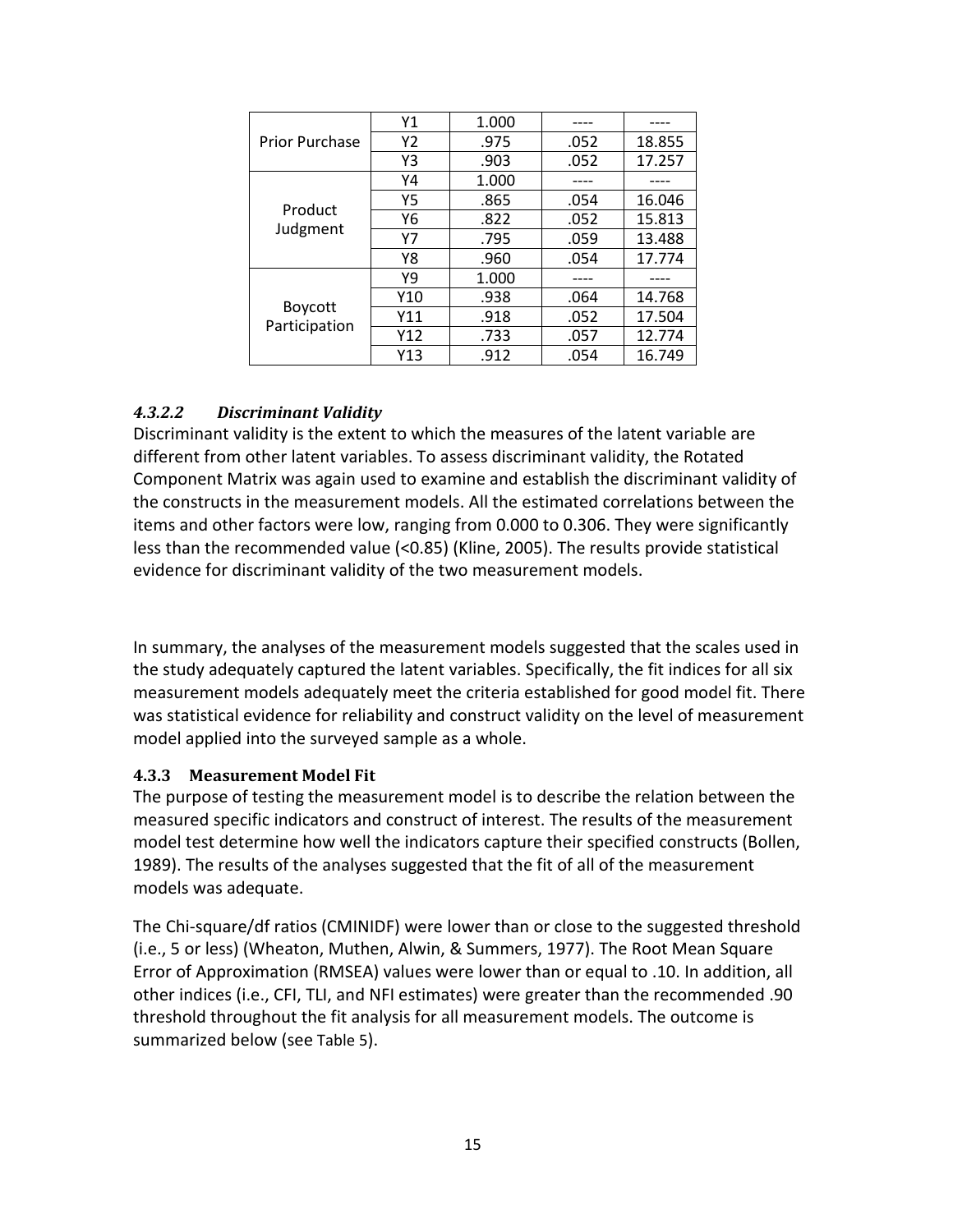| Model                           | <b>CMIN</b>  | DF | CMIN/DF | RMSEA | GFI   | <b>CFI</b> | TLI   | <b>NFI</b> | P <sup>1</sup> |
|---------------------------------|--------------|----|---------|-------|-------|------------|-------|------------|----------------|
| Consumer<br>Animosity           | 4.054        | 2  | 2.027   | .065  | .991  | .997       | .991  | .994       | $.132*$        |
| Consumer<br>Efficacy            | 1.093        | 2  | .546    | .000  | .998  | 1.000      | 1.004 | .998       | $.579*$        |
| Consumer<br>Ethnocentrism       | 8.688        | 9  | .965    | .000  | .989  | 1.000      | 1.000 | .994       | $.467*$        |
| Prior<br>Purchase <sup>2</sup>  | $\mathbf{0}$ | 0  |         | ----  | 1.000 | 1.000      | ----  | 1.000      |                |
| Product<br>Judgment             | 3.344        | 5  | .669    | .000  | .995  | 1.000      | 1.004 | .996       | $.647*$        |
| <b>Boycott</b><br>Participation | 6.571        | 5  | 1.314   | .036  | .989  | .998       | .996  | .992       | $.255*$        |

Table 5 Summary of Measurement Model Fit

Note 1: \* p>0.05

Note 2: Saturated model (three indices)

#### **4.3.4 Structural Model Fit**

If the first step shows that the measurement parameters are identified, then the second step explores whether the latent variable model parameters can also be identified. This procedure is believed to be sufficient to identify the complete model (Bollen, 1989).

<span id="page-16-0"></span>[Table 6](#page-16-0) showed not only the factor loadings of the items on each construct, but also the path loadings between constructs. Based on these statistics (i.e., p-value), the model was acceptable. In addition, the model fit outcome also showed the SEM results with RMSEA<.05, GFI>0.9, P>.05 and  $X^2$  to the degrees of freedom ratio (CMIN/DF) of less than 3 (Gefen, et al., 2000). Therefore, the proposed structural model showed good model validity according to the heuristics for statistical conclusion validity from [Table 6.](#page-16-0)

| Relationship                 |                  |                       | Estimate | S.E. | C.R.     | P   |
|------------------------------|------------------|-----------------------|----------|------|----------|-----|
| Product Judgment             | $\leftarrow$     | Ethnocentrism         | $-.258$  | .046 | $-5.567$ | *** |
| Prior Purchase               | <---             | Ethnocentrism         | $-.280$  | .047 | $-5.925$ | *** |
| <b>Prior Purchase</b>        | $\leftarrow$     | Product Judgment      | .333     | .068 | 4.914    | *** |
| <b>Boycott Participation</b> | $\leftarrow$ --- | Animosity             | .395     | .055 | 7.228    | *** |
| <b>Boycott Participation</b> | $\leftarrow$ --  | <b>Prior Purchase</b> | .276     | .058 | 4.770    | *** |
| <b>Boycott Participation</b> | <---             | Efficacy              | .328     | .050 | 6.545    | *** |
| х4                           | <---             | Animosity             | .797     | .051 | 15.750   | *** |
| x3                           | <---             | Animosity             | .958     | .048 | 19.890   | *** |
| x2                           | <---             | Animosity             | .943     | .053 | 17.725   | *** |
| х1                           | <b>&lt;---</b>   | Animosity             | 1.000    |      |          |     |

Table 6 Regression Weights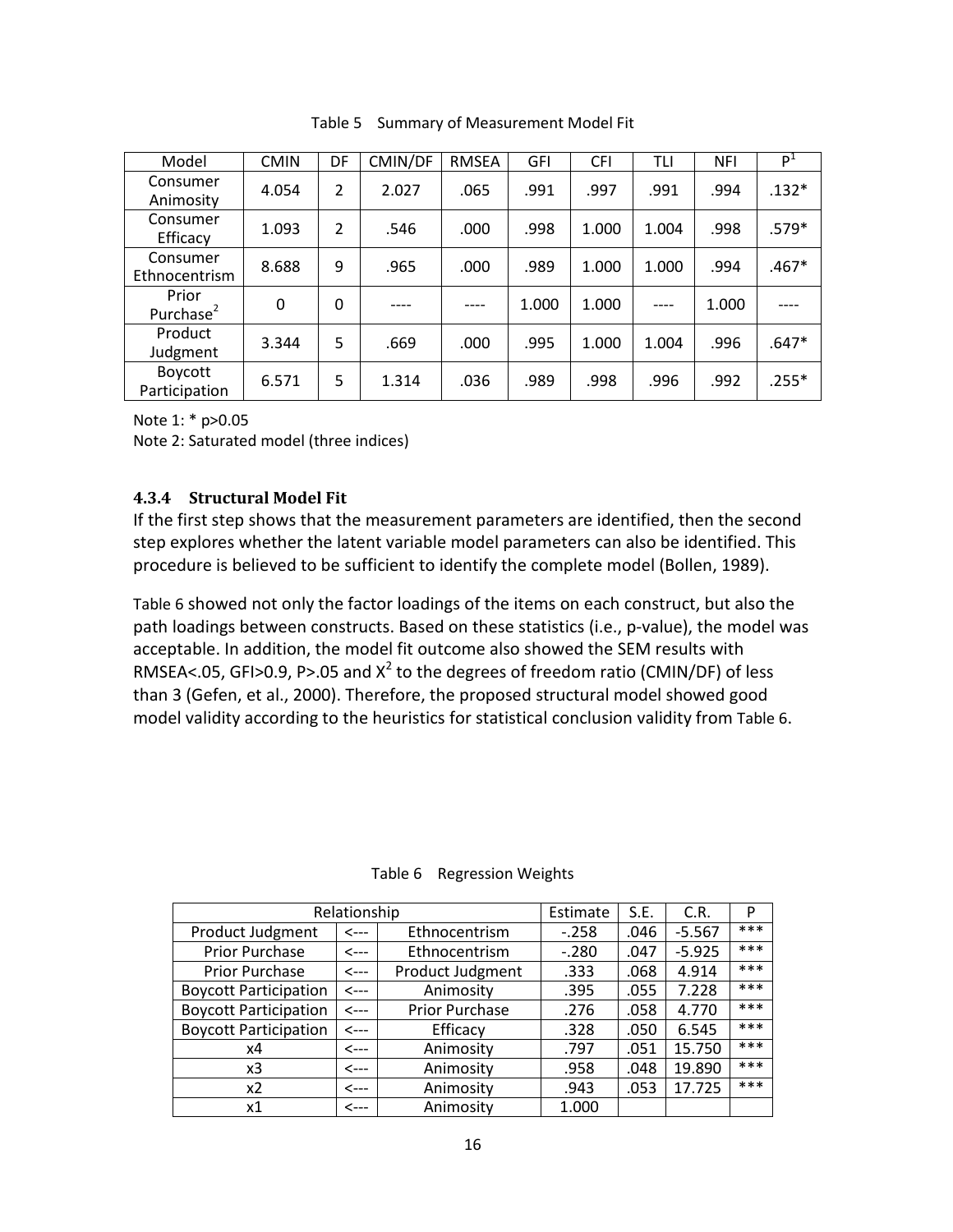| y1  | $\leftarrow$     | Prior Purchase               | 1.000 |      |        |       |
|-----|------------------|------------------------------|-------|------|--------|-------|
| y9  | $\leftarrow$ --- | <b>Boycott Participation</b> | 1.000 |      |        |       |
| y2  | $\leftarrow$ --  | Prior Purchase               | .975  | .052 | 18.855 | ***   |
| y3  | $\leftarrow$     | <b>Prior Purchase</b>        | .903  | .052 | 17.257 | ***   |
| y10 | $\leftarrow$     | <b>Boycott Participation</b> | .938  | .064 | 14.768 | ***   |
| y11 | $\leftarrow$     | <b>Boycott Participation</b> | .918  | .052 | 17.504 | ***   |
| y12 | $\leftarrow$     | <b>Boycott Participation</b> | .733  | .057 | 12.774 | ***   |
| y13 | $\leftarrow$ --- | <b>Boycott Participation</b> | .912  | .054 | 16.749 | ***   |
| x13 | $\leftarrow$     | Ethnocentrism                | .918  | .041 | 22.529 | ***   |
| x12 | $\leftarrow$ --- | Ethnocentrism                | .804  | .036 | 22.295 | ***   |
| x11 | $\leftarrow$     | Ethnocentrism                | .862  | .036 | 23.658 | $***$ |
| x10 | $\leftarrow$     | Ethnocentrism                | .859  | .034 | 25.438 | ***   |
| х9  | $\leftarrow$ --  | Ethnocentrism                | 1.000 |      |        |       |
| x14 | $\leftarrow$     | Ethnocentrism                | .877  | .040 | 22.132 | ***   |
| y8  | $\leftarrow$     | Product Judgment             | .960  | .054 | 17.774 | ***   |
| y7  | $\leftarrow$     | Product Judgment             | .795  | .059 | 13.488 | ***   |
| y6  | $\leftarrow$     | Product Judgment             | .822  | .052 | 15.813 | ***   |
| y5  | $\leftarrow$     | Product Judgment             | .865  | .054 | 16.046 | ***   |
| y4  | $\leftarrow$     | Product Judgment             | 1.000 |      |        |       |
| х8  | $\leftarrow$     | Efficacy                     | .887  | .048 | 18.491 | ***   |
| x7  | $\leftarrow$ --- | Efficacy                     | .827  | .050 | 16.638 | ***   |
| х6  | $\leftarrow$ --- | Efficacy                     | .834  | .046 | 18.151 | ***   |
| x5  | $\leftarrow$ --- | Efficacy                     | 1.000 |      |        |       |

### **4.4 Results**

The above data analysis provided powerful evidence that the full model comprising all six constructs can be reliably and validly operationalized throughout China as a whole. In other words, all constructs embraced in the present study are defined in exactly the same operational manner in each city, and as a result, they can be compared meaningfully and with quantitative precision.

# **5. Conclusions and discussion**

#### **5.1 Descriptive results**

Data were gathered from 241 Chinese participants who were aged 20 or older. Most of the respondents (61%) were 20 to 50 years old. Approximately 29% of respondents reported attending college and 18% had a university degree. More than half (95%) reported having an annual income below ¥80,000 RMB.

The hostile attitude towards the Japanese, namely, animosity, was evaluated by using the participants' overall impressions about Japan and their multinationals. The results of this suggest that most consumers were likely to agree that they were unfriendly or even hostile to China or Chinese consumers (M=5.12/5.27). Koizumi's regular visits as a Prime Minister greatly influenced Chinese enmity against Japan.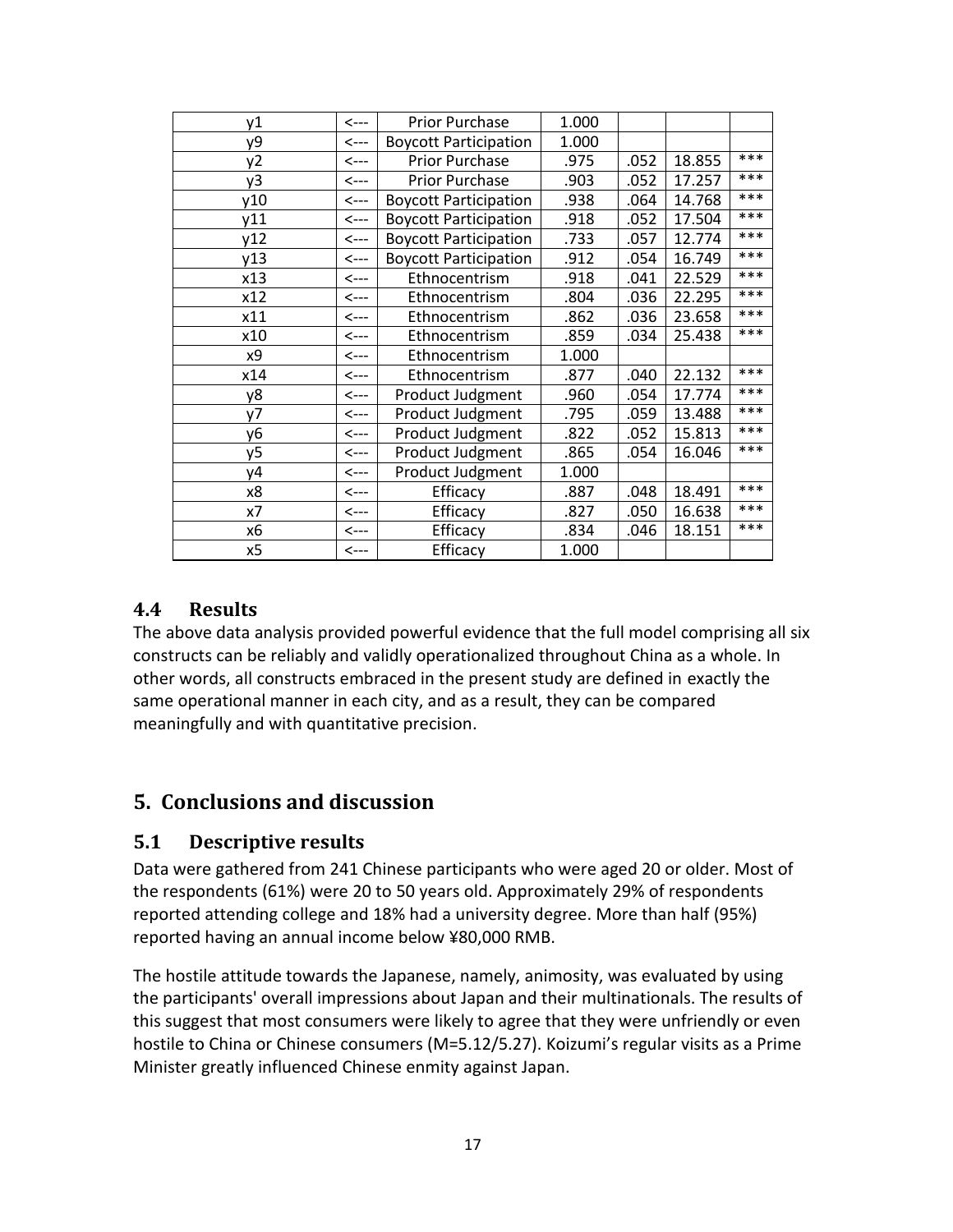The efficacy of consumer protest was evaluated by using the participants' overall perception about its possibility of rejecting Japanese products. The results of this suggest that most Chinese consumers were likely to agree that this activity could possibly influence the Japanese polices concerned (M=4.65/4.82).

Consumer ethnocentrism was evaluated by using the consumers' overall consciousness about domestic goods. The results of this suggest that nearly half of Chinese consumers were likely to agree that native products should become the first choice of Chinese consumers (M=3.51/3.71).

The behaviour of prior purchase of Japanese products was evaluated by soliciting for participants' recall about their recent shopping experiences. The results of this suggest that most consumers were likely to agree that they often purchase Japanese products or services (M=5.02/5.16).

The perception of product quality of Japanese goods was designed to be evaluated by using participants' overall impressions about the product categories provided. The results of this provide specific ideas and managerial implications for exploring the product quality embedded in Chinese consumers. More specifically, the Japanese multinationals can evaluate their daily operation and identify specific areas to be improved in the management of consumer issues globally. The results of this suggest that most Chinese consumers were likely to agree that they value Japanese goods highly (M=4.98/5.24).

Finally, willingness to participate in boycott activity was evaluated by using consumers' overall response to Koizumi's visits to the Yasukuni Shrine. The results of this suggest that most consumers were likely to agree that they would like to participate (M=5.33/5.45). His controversial visits greatly influence Chinese consumers' intention.

In sum, the descriptive statistics indicated that overall ratings of six factors were moderate. Specifically, consumers have relatively high levels of animosity, ethnocentrism and product judgment for some indicators (i.e., 'Japanese products good value for money' is excellent (M=5.24) in comparison with local counterparts). For all that, the consumers may participate in a boycotting activity and have a moderately positive emotion for local ('native) goods which are made in China.

### **5.2 Hypothesis testing**

The major premise of this study was to develop and confirm empirically the universal application of the boycott model to China and the generalizability of its measurement. The lack of empirical evidence supporting such an application provided the impetus for the study. The results of the study indicated that the proposed boycott model passed the reliability test and validated a good fit for cross-area Chinese consumers without significant differences (see [Table 7\)](#page-19-0).

Furthermore, the results also revealed equivalence in the perception of six constructs and corresponding items or concepts, suggesting that Chinese consumers' willingness to participate in boycotts against Japanese products and services were strongly affected by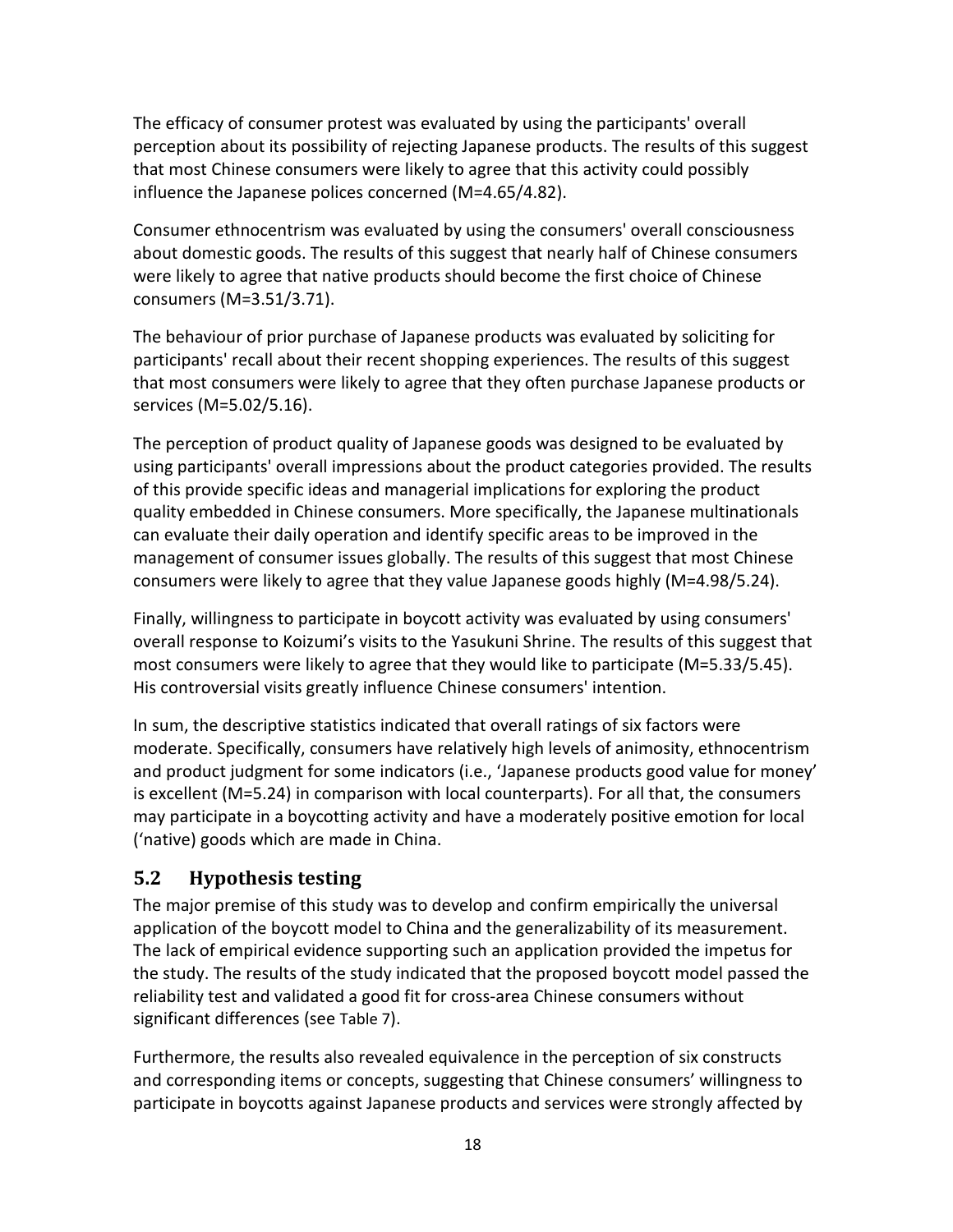three factors/constructs, namely, consumer animosity, consumer efficacy, and their prior purchase experiences on Japanese goods.

The analysis results of the full model indicated that there are positive (negative) and significant relationships among all six constructs:

Hypothesis 1 suggests that consumer animosity directly influences consumers' level of willingness. Hypothesis 1 was confirmed, with a significant positive relationship identified. Specifically, the standardized regression estimate was 0.432 with a critical ratio of 7.228 (p<0.05).

<span id="page-19-0"></span>

| Hypothesis     | Path                                               | Estimate <sup>1</sup> | S.E. | C.R.     |       |
|----------------|----------------------------------------------------|-----------------------|------|----------|-------|
| H1             | Animosity $\rightarrow$ Boycott Participation      | .432                  | .055 | 7.228    | $***$ |
| H2             | Efficacy $\rightarrow$ Boycott Participation       | .383                  | .050 | 6.545    | $***$ |
| H <sub>3</sub> | Prior Purchase $\rightarrow$ Boycott Participation | .278                  | .058 | 4.770    | $***$ |
| H4             | Ethnocentrism $\rightarrow$ Prior Purchase         | $-381$                | .047 | $-5.925$ | $***$ |
| H <sub>5</sub> | Product Judgment $\rightarrow$ Prior Purchase      | .321                  | .068 | 4.914    | $***$ |
| H <sub>6</sub> | Ethnocentrism $\rightarrow$ Product Judgment       | $-365$                | .046 | $-5.567$ | $***$ |

Table 7 Parameter Estimates for the Structural Model

Note 1: Standardized regression weights Note 2: \*\*\*p<0.001

Hypothesis 2 suggests that consumer efficacy directly influences consumers' level of willingness to boycott, with a significant positive relationship identified. The standardized parameter estimate was 0.383 with a critical ratio of 6.545 (p<0.05).

Hypothesis 3 suggests that prior purchase directly influences the consumers' level of willingness, with a significant positive relationship identified. The standardized parameter estimate was 0.278 with a critical ratio of 4.770 (p<0.05).

Hypothesis 4 suggests that consumer ethnocentrism directly contributes to consumers' prior purchase, with a strong negative relationship between consumer ethnocentrism and their prior purchase experience found. The standardized parameter estimate was - 0.381 with a critical ratio of -5.925 (p<0.05).

Hypothesis 5 suggests that product judgment directly contributes to consumers' prior purchase, with a strong positive relationship between product judgment and their judgment on Japanese products found. The standardized parameter estimate was 0.321 with a critical ratio of 4.914 (p<0.05).

Hypothesis 6 suggests that consumer ethnocentrism directly contributes to consumers' judgment on Japanese products, with a strong negative relationship between consumer ethnocentrism and their judgment found. The standardized parameter estimate was - 0.365 with a critical ratio of -5.567 (p<0.05).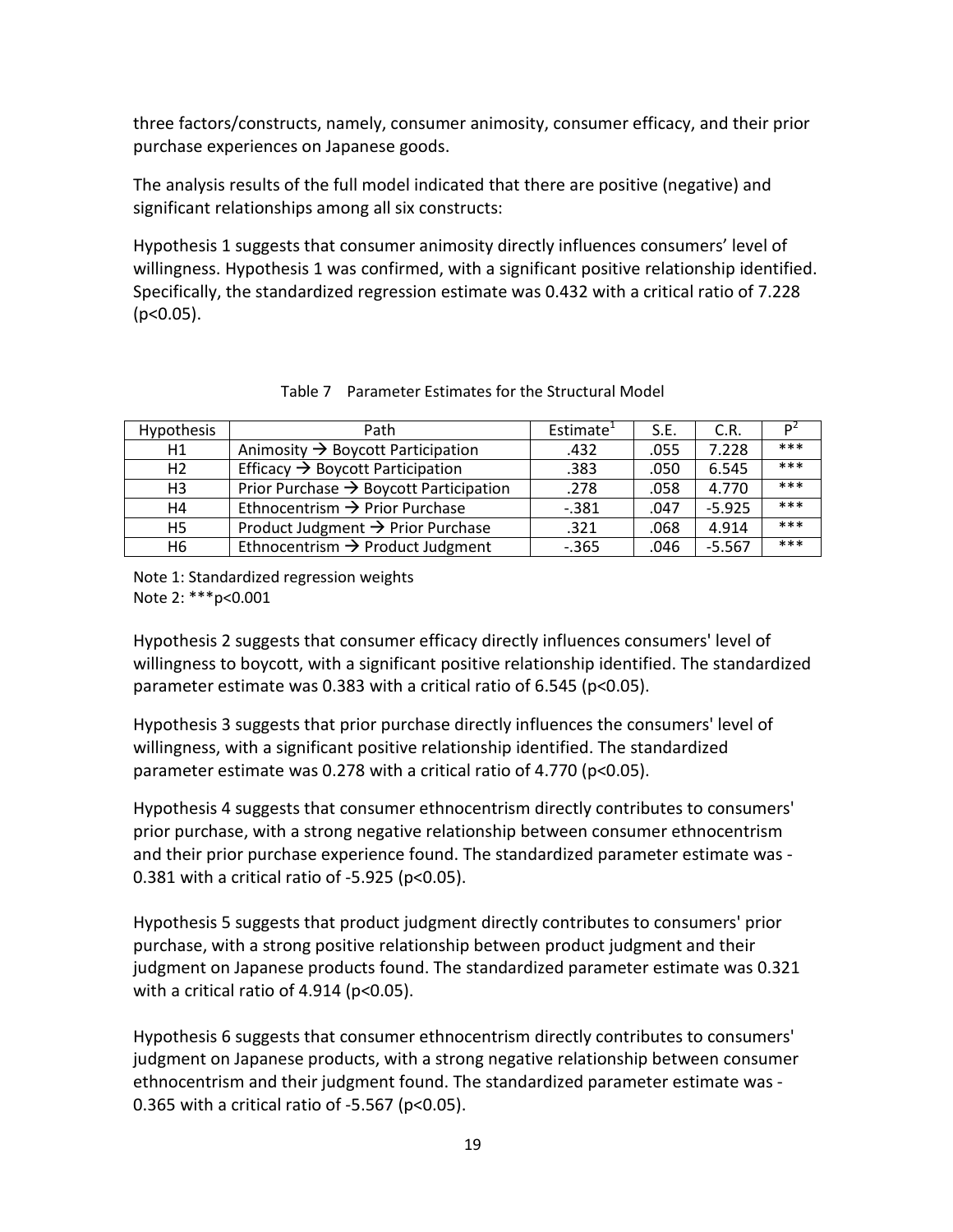### **5.3 Summary of conclusions**

The hypotheses suggest that there are significant and positive/negative relationships between the six constructs. In particular, the statistically significant and positive relationship between consumer animosity and boycott participation suggest that high levels of animosity mindset increase the intention of boycott participation in practice.

At the same time, the belief of the impact of this boycott behaviour on Japanese policies concerned also increases the level of intention to participate. That is, those consumers with a stronger confidence of the force of their actions evaluate their willingness to boycott higher.

As for the prior purchase of Japanese goods by Chinese consumers, previous experiences or behaviour, notably frequency of purchase, or amount of money spent, was associated with a contrary influence on intention for boycott participation. In other words, Chinese consumers who had been buying more Japanese goods in the past were found to hold more negative attitudes towards boycott activities.

The above relationships suggest that management of Japanese MNCs may wish to focus their attention on local levels of animosity, efficacy and their past experiences of purchasing in daily management. This, in return, may increase the possibility of avoiding the potential extremism emerging among Chinese consumers.

Overall, the results suggested that the perception of the above three constructs and other two important ones (i.e., consumer ethnocentrism, product judgment) are significantly related and may influence the possibility of boycott activities directly or indirectly.

In addition, it has been determined that both consumer ethnocentrism and product judgment contribute to the prior purchase of Chinese consumers. This finding is consistent with the literature, which proposed that prior purchase behaviour was a function of the above two factors (Ettenson & Klein, 2005).

Further, the results reinforce the importance of consumer animosity in the formation of boycott participation. Compared with other formative factors (viz. consumer efficacy and prior purchase), the tendency of animosity affects Chinese consumers' willingness to participate in boycott activities the most; this result may be recognized as an expansion to the traditional boycott and animosity theory (Ettenson & Klein, 2005). The fact that consumer animosity becomes the most important factor is pivotal in another respect: it implies that high animosity sentiment per se increases consumers' intention with regards to boycott whereas low animosity sentiment may decrease their intention.

Two conclusions can be made from incorporating consumers' emotions and the other two factors into the boycott model. The first is that animosity, efficacy and prior purchase directly result in affective consequences. The second conclusion is that the Ettenson & Klein (2005) proposition that the willingness to attend consumerism is a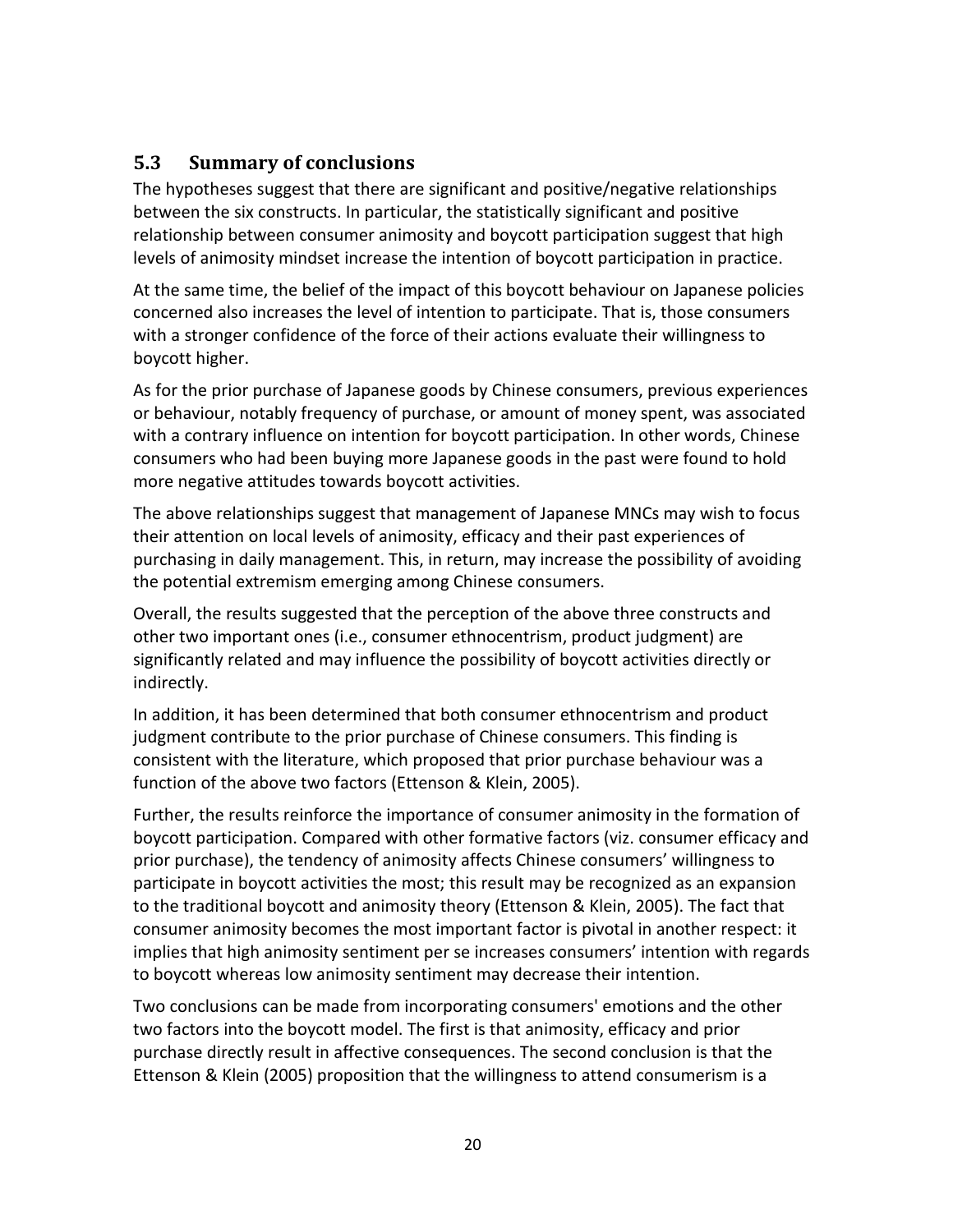hybrid of prior purchase behaviour and potential national emotion is correct. Both the bitter legacy of the past and the quality of products work to create the boycott judgment.

# **6. Significance, limitations and recommendations**

### **6.1 Theoretical contributions**

The study makes a number of important contributions to the field of consumer behaviour and associated marketing strategy. First, the proposed conceptual model of boycott participation can contribute to the field of consumer behaviour by proposing an integrated model of cognitive and affective forms. The proposed hierarchical model includes, for example, five general dimensions of product judgment and five dimensions of boycott participation. More specifically, factors pertaining to consumer psychographics (i.e., animosity, efficacy, and ethnocentrism) are generic factors which capture the general content of an information-processing and decision-making system in the specific context of a Chinese market for Japanese firms. Several specific aspects (e.g., forgive, policy effect) in each of the generic dimensions reflect the Chinese market's specific characteristics which determine the level of hostile emotions. Therefore, this framework provides a conceptual background for further analysis of boycott participation in other markets.

Second, the analytic procedures (i.e., CFA and SEM) employed in this study provide an alternative background for scale development and model testing. More specifically, the use of the CFA method permits the conduct of research on six constructs respectively based on theoretical and conceptual bases. In addition, a multiple-dimension factor structure allows the researcher to identify generic dimensions of cognition and emotion. Another example of the usefulness of structural equation analysis can be found in the investigation of the causal link between the six constructs.

Thirdly, the study demonstrates, first hypothetically and then empirically, the nature of Chinese consumers' attitudes towards Japan and its global firms.

Fourthly, in comparison with earlier research of consumer boycott developed by Ettenson and Klein (2005), this study has made a significant improvement in perfecting their research model after a practical examination in China. With regard to the weighting of paths between constructs, the order has changed meaningfully from that found by Ettenson and Klein. For example, the construct of consumer animosity topped all causal factors on directly influencing the level of willingness for boycott participation in the present study, while it ranked second following prior purchase behavior as a construct in the prior study (Ettenson & Klein, 2005). In addition, the direct link between these two factors (i.e., product judgment and boycott participation) as discussed in prior research is ultimately shown to be insignificant in the boycott model by way of a set of welldesigned survey methods and statistical techniques.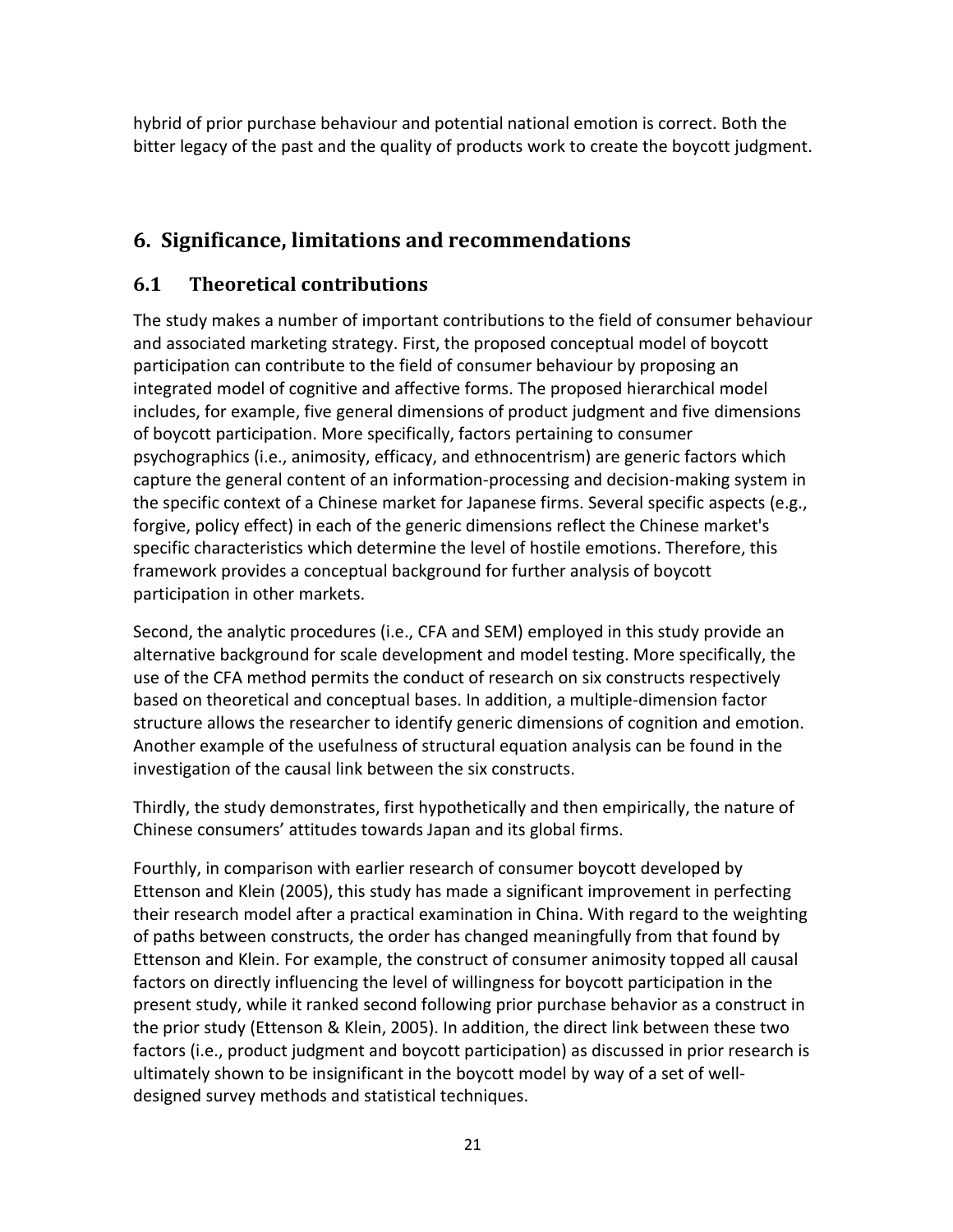In addition to the above significance of the research model per se, other efforts might be prominent as well. First of all, this study is firmly founded on current surveys data, in contrast to the last one (Ettenson & Klein, 2005) which analyzed data collected in 1996. Secondly, this research extends its application into a broader and more diversified circumstance, namely, from a temporary incident between two developed countries to a deeply-rooted hostility between a "conquered country" and a "conqueror country". In practice, the latter bilateral relationship is much more complicated, and potentially more valuable, since it embraces a wider variable set.

In this regard, results of the present study represent the most complete documentation to date in constructing an integrated model of consumer boycotts, especially in the context of those injured during a war.

### **6.2 Practical contributions**

There are several implications for directors in managerial positions. First, the proposed conceptual model has relevance for various Japanese firms within the Chinese consumer industries. The five dimensions of boycott participation in the proposed hierarchical model are common facets of local consumer decision processes involving Japanese brands. Therefore, directors can use the basic concepts (i.e., dimension level) in formulating their management strategies. For example, directors of Japanese firms can evaluate the process and outcome of the boycott decision-making process with relatively broad criteria to avoid offending their Chinese consumers. The results of the evaluation can be used as a background for allocating budgets and other management resources (e.g., facility management). In addition, the specific aspects included in the subdimension can be used for framing daily management tactics. For example, directors can modify their daily operation to improve their complaints management process and system by using the specific sub-dimension of the model.

Second, an integrated boycott model in this study can provide directors with a reliable and valid analytical tool for the measurement of consumers' perceptions of animosity, efficacy and ethnocentrism provided in the case of the Japanese PM's visits to the shrine. Specifically, the scale can be used for performance evaluation from the consumers' viewpoint. This allows directors to identify the areas which need to be improved in order to be less offensive from the local consumers' perspective. There are several advantages of using an integrated boycott model. From the practical perspective, depending on the type and size of the Japanese enterprises, different levels of analyses are possible. For example, depending on time and budget constraints, directors can use an animosity model to determine boycott performance. A relatively large firm may use the full model scale which comprises all six constructs to measure consumers' perceptions of the specific facets of the boycott process. Directors in relatively small firms can save time and minimize the cost of measurement by using just one dimensional level of an integrated model.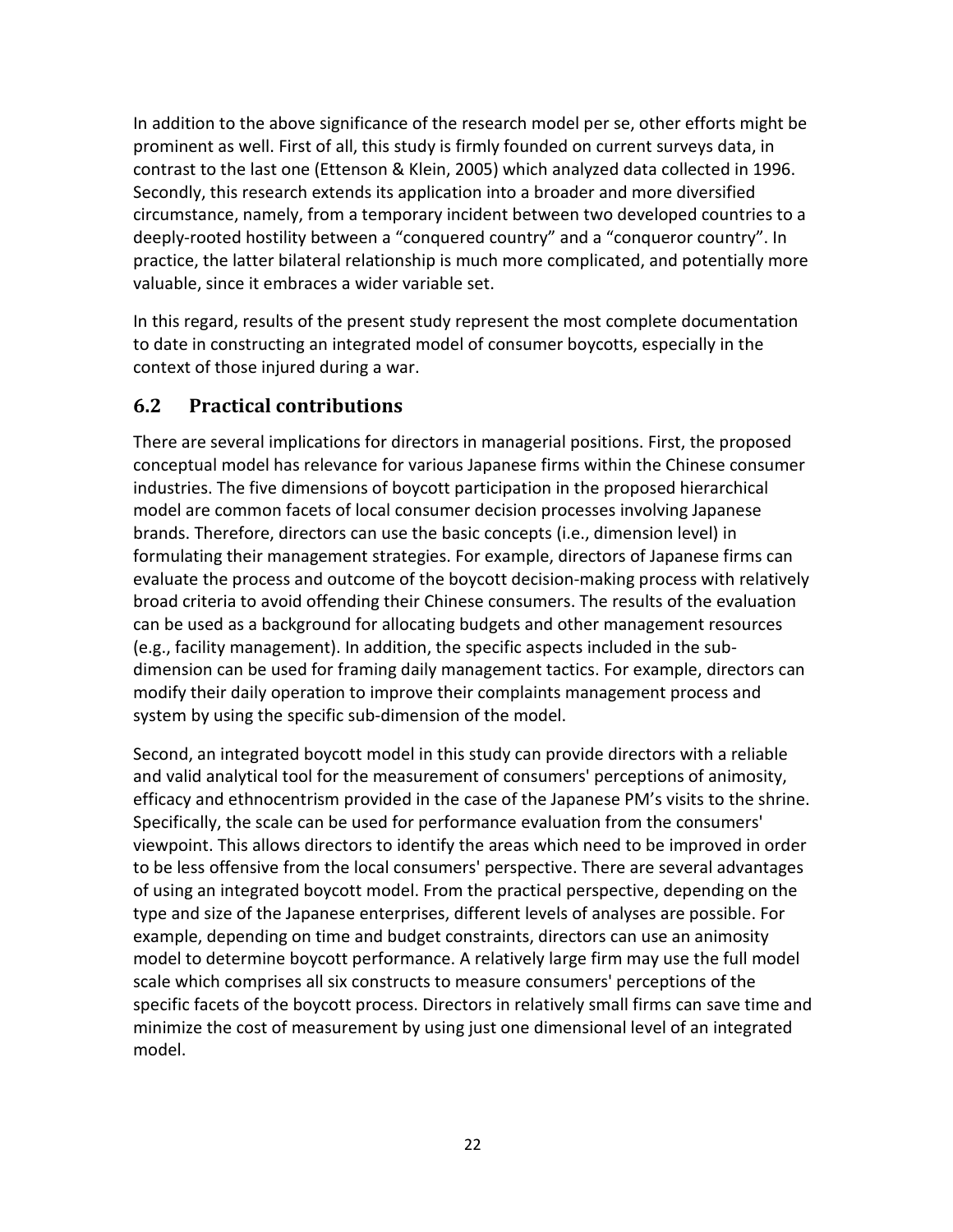Third, the animosity model derived from a number of researchers (Ang, et al., 2004; Ettenson & Klein, 2005; Klein & Ettenson, 1999; Klein, et al., 1998; Shin, 2001) performs surprisingly well in predicting boycott participation. Thus, directors of Japanese MNCs should emphasize the influence of emotional hatred. That is, directors need to know what kind of factors may significantly influence Chinese consumers' emotions. By identifying such factors, directors may develop the appropriate strategies designed to meet the criteria of the local consumer culture and purchase motivation.

### **6.3 Limitations and Recommendation for Further Study**

The major limitations of the study relate to instrumentation and sampling.

The measure of consumer animosity tendency is obtained from its conceptual descriptions derived from perceptual measures on a single-survey instrument (Ettenson & Klein, 2005). However, evidence exists for the validity of behavioural measures when responses are elicited for specific behaviours (Ettenson & Klein, 2005; Klein & Ettenson, 1999; Klein, et al., 2006; Klein, et al., 1998). The scale for consumer animosity was thus slightly modified (i.e. rewriting wording and dropping items), from that used in earlier studies.

The samples vary in terms of breadth and depth of Chinese consumers surveyed in four cities of interest, which may account for some variation in the distributions of the data. The samples vary in size, although all are adequate for this study. For example, the Chengdu sample is relatively small  $(N=51)$ . The samples are comprised of resident population, with the exception of two samples derived from non-resident citizens and rural inhabitants. The samples slightly under-represent female consumers, in particular Chengdu female consumers (48.1%). However, it is difficult to acquire an equal number of male and female consumers in cross-region studies, as female members of a family are often reluctant to attend social activities in many of the developing regions or nations like those of this sample (Lin, 2001).

While this study has its limitations, it is hoped that it can serve as a basis for further study in consumer boycott behaviour. Among the many topics to be explored in future research; some important ones can be listed as follows.

- 1. This study should be replicated with the fallout of Japanese PM's controversial visits to help establish a database which can further illuminate the relationships among six constructs.
- 2. It is recommended that this study be carried out longitudinally to examine this unique population of Chinese consumers. Such information may provide insight into whether or not consumers' perceptions of product quality and hostile emotions are consistent or situation specific.
- 3. The items of emotional factors (i.e., animosity, efficacy, and ethnocentrism) for this study were developed based on the work of several authors. However, because every offensive event may have different forms and settings, different sentimental attributes may exist. Thus, management and researchers should conduct focus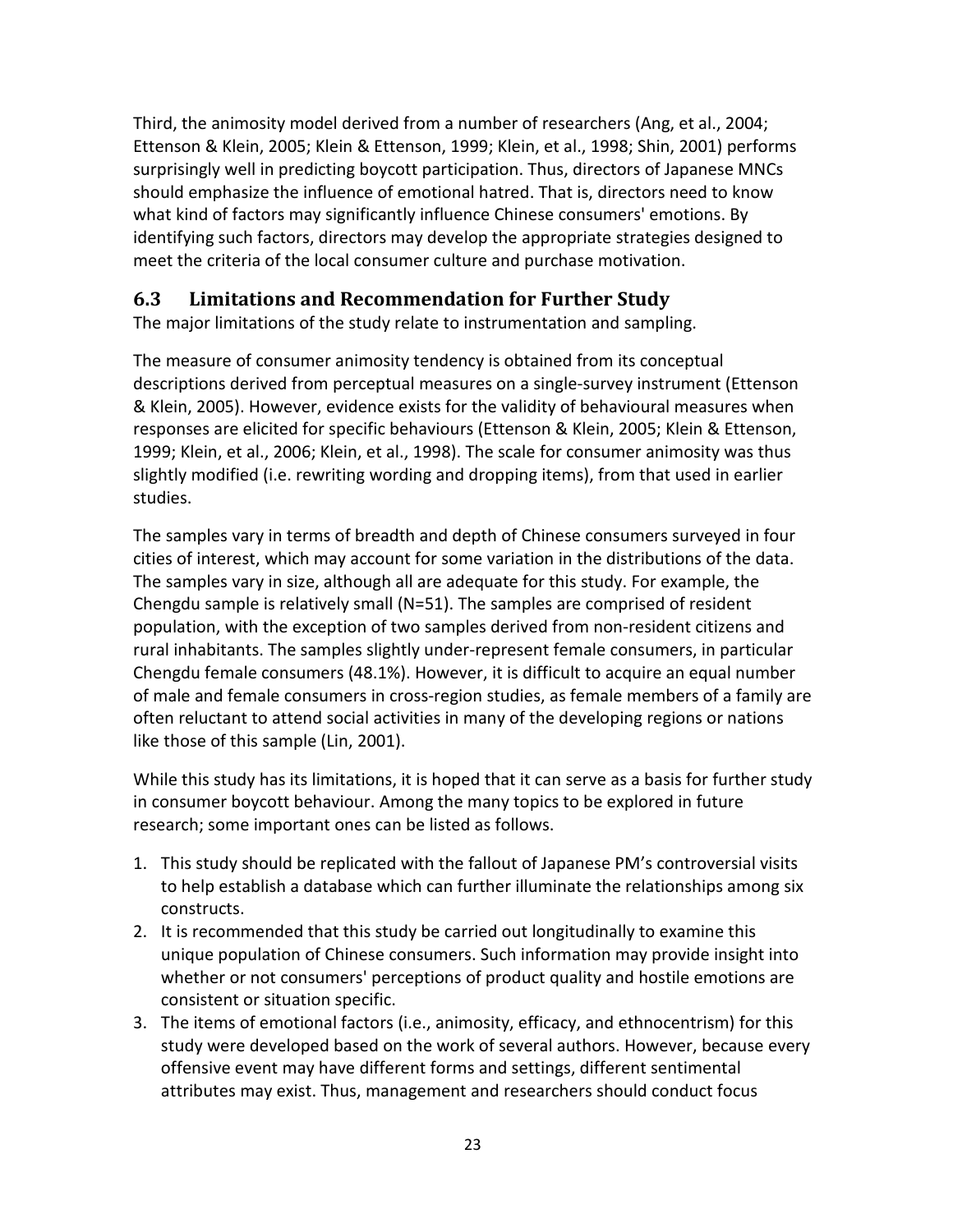groups to explore the intricacies of consumer emotional responses in a specific event context.

- 4. Overall, the results showed that consumer animosity played a more important role than other constructs in the process of making boycott judgments. Thus, managers need to examine what kinds of factors influence consumers' emotions. For example, items of 'forgive' and 'aggression' may significantly influence the Chinese emotion. In addition, individual differences might be pursued, since Mehrabian and Russell (1974) suggest that individual reactions to environments may differ substantially.
- 5. Another direction would be to extend the sample to see if these findings hold for other populations. Most people in this study were 18 to 34 years old. For example, one possibility would be to investigate how the elderly feel about the offensive event as compared to how younger people feel about it, since WWII remains fresher in the memory of the elderly. In the case of any events involving Japan or other alleged hostile nations, the elderly might react in a more extreme manner. If so, the willingness to attend boycott movements would be more precisely predicted by the full-age sample than it would by the youth-based sample.
- 6. This study is limited to the background of the Chinese consumer market. In modern history, however, numerous countries have been exposed to foreign invasion. Other Asian countries or areas were subjected to Japanese occupation during WWII, such as Korea, Hong Kong, Taiwan, India, and Philippines. Thus, it should be regarded as a good research topic that this study including the full boycott model be replicated in these areas or countries where other differences (i.e., culture, history, and politics) may exist.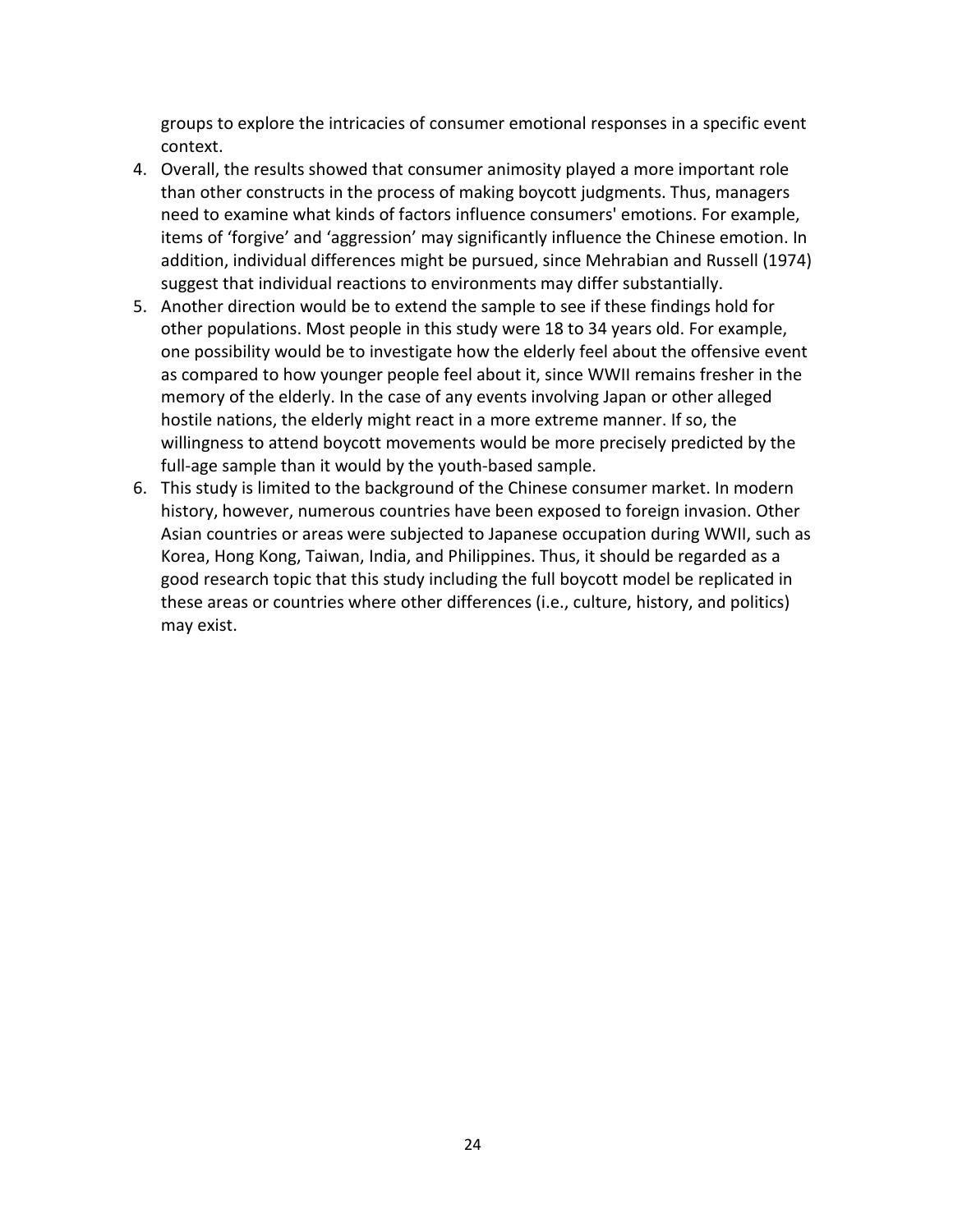#### Appendix 1 Survey Questionnaire

#### Part I Main Content

For each of the following statements, please tick the box which best describes your opinion

Q01 I often bought Japanese products before Junichiro Koizumi's recent visit to the Yasukuni Shrine.

 $□$ Strongly Disagree  $□$ Tend to disagree  $□$ Undecided  $□$ Tend to agree  $□$ Strongly Agree

- Q02 I went shopping in local Japanese departments regularly before the shrine issue occurred. □Strongly Disagree □Tend to disagree □Undecided □Tend to agree □Strongly Agree
- Q03 In past year, my family bought at least a kind of household appliances under a Japanese brand.

□Strongly Disagree □Tend to disagree □Undecided □Tend to agree □Strongly Agree

Q04 I feel angry towards Japan.

□Strongly Disagree □Tend to disagree □Undecided □Tend to agree □Strongly Agree

Q05 Japanese Prime Minister Junichiro Koizumi's recent visit to the Yasukuni Shrine was an act of aggression against Asian people's sentiment.

 $□$ Strongly Disagree  $□$ Tend to disagree  $□$ Undecided  $□$ Tend to agree  $□$ Strongly Agree

Q06 Japan does not care what China or other its neighbor countries think of this visit.

□Strongly Disagree □Tend to disagree □Undecided □Tend to agree □Strongly Agree

Q07 I will never forgive Japan for this visit by its Prime Minister.

□Strongly Disagree □Tend to disagree □Undecided □Tend to agree □Strongly Agree

Q08 By refusing to buy Japanese goods, Chinese consumers can have an effect on the policies of the Japanese government.

□Strongly Disagree □Tend to disagree □Undecided □Tend to agree □Strongly Agree

Q09 What Chinese consumers buy has no effect on the policies of the Japanese government.

□Strongly Disagree □Tend to disagree □Undecided □Tend to agree □Strongly Agree

Q10 Refusing to buy Japanese product is an effective way to pressure the Japanese government.

□Strongly Disagree □Tend to disagree □Undecided □Tend to agree □Strongly Agree

Q11 Japanese firms doing business in China can have an influence over the policies of the Japanese government.

□Strongly Disagree □Tend to disagree □Undecided □Tend to agree □Strongly Agree

Q12 Products made in Japan are carefully produced and have fine workmanship.

□Strongly Disagree □Tend to disagree □Undecided □Tend to agree □Strongly Agree

Q13 Products made in Japan show a very high degree of technological advancement.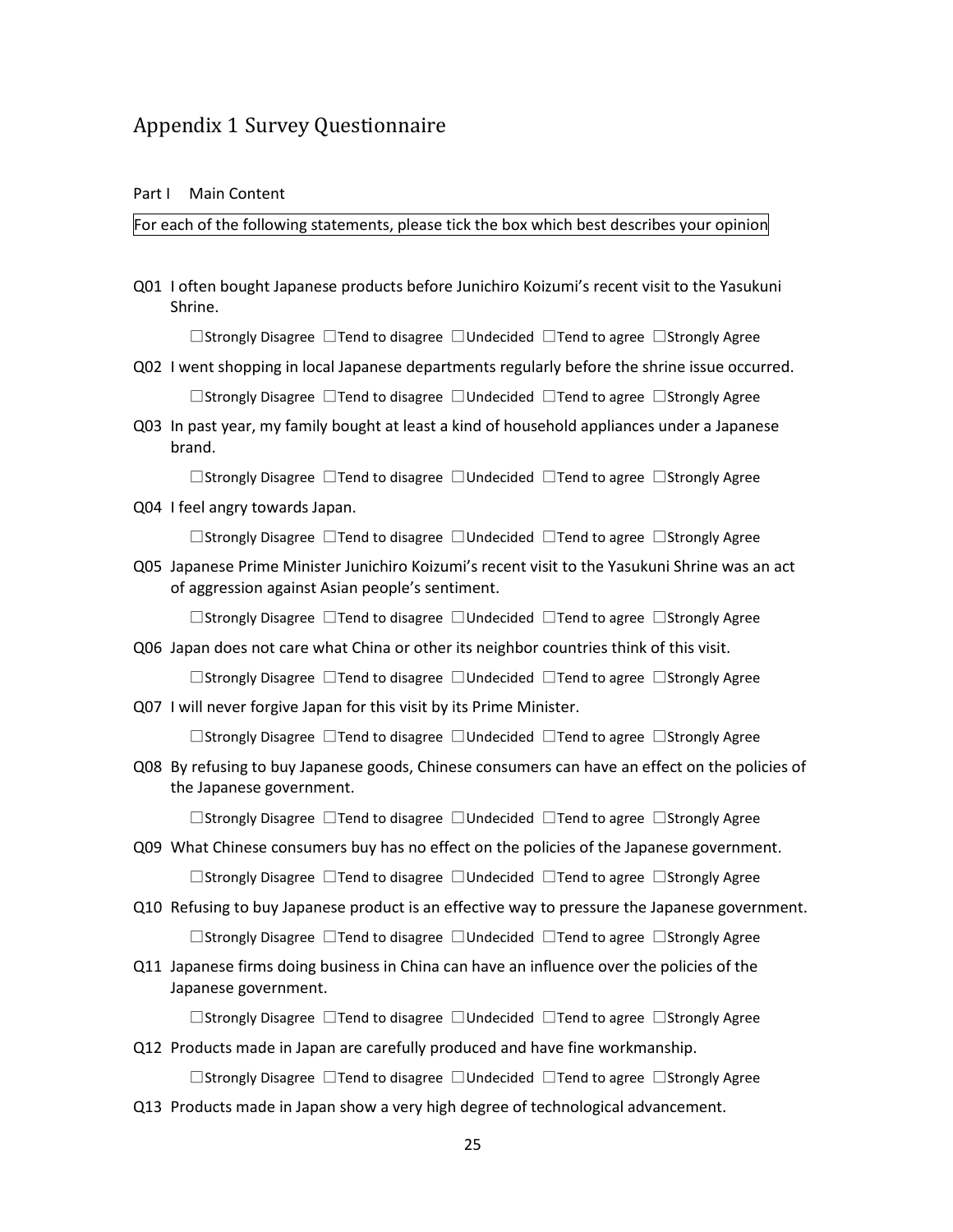□Strongly Disagree □Tend to disagree □Undecided □Tend to agree □Strongly Agree

Q14 Products made in Japan usually show a very clever use of color and design.

□Strongly Disagree □Tend to disagree □Undecided □Tend to agree □Strongly Agree

Q15 Products made in Japan are usually quite reliable and seem to last the desired length of time.

□Strongly Disagree □Tend to disagree □Undecided □Tend to agree □Strongly Agree Q16 Products made in Japan are usually a good value for the money.

□Strongly Disagree □Tend to disagree □Undecided □Tend to agree □Strongly Agree

Q17 Only those products that are unavailable in China should be imported.

□Strongly Disagree □Tend to disagree □Undecided □Tend to agree □Strongly Agree

Q18 Chinese products, first, last, and foremost.

□Strongly Disagree □Tend to disagree □Undecided □Tend to agree □Strongly Agree

Q19 It is not right to purchase foreign products, because it puts Chinese out of jobs.

 $□$ Strongly Disagree  $□$ Tend to disagree  $□$ Undecided  $□$ Tend to agree  $□$ Strongly Agree Q20 A real Chinese should always buy Chinese-made products.

□Strongly Disagree □Tend to disagree □Undecided □Tend to agree □Strongly Agree

Q21 Chinese should not buy foreign products, because this hurts Chinese business and causes unemployment.

□Strongly Disagree □Tend to disagree □Undecided □Tend to agree □Strongly Agree

Q22 It may cost me in the long-run but I prefer to support Chinese products.

□Strongly Disagree □Tend to disagree □Undecided □Tend to agree □Strongly Agree Q23 I would feel guilty if I bought a Japanese product.

□Strongly Disagree □Tend to disagree □Undecided □Tend to agree □Strongly Agree

Q24 I would never buy a Japanese car.

□Strongly Disagree □Tend to disagree □Undecided □Tend to agree □Strongly Agree

Q25 Whenever possible, I avoid buying Japanese products.

□Strongly Disagree □Tend to disagree □Undecided □Tend to agree □Strongly Agree Q26 Whenever possible, I would prefer to buy products made in Japan.

□Strongly Disagree □Tend to disagree □Undecided □Tend to agree □Strongly Agree

Q27 I do not like the idea of owning Japanese products.

□Strongly Disagree □Tend to disagree □Undecided □Tend to agree □Strongly Agree

Q28 I do not plan to purchase Japanese products in each of the following eight categories in the near future.

 $\square$ Domestic Appliance (e.g., TV set, Hi-Fi, washing machine, microwave stove, refrigerator)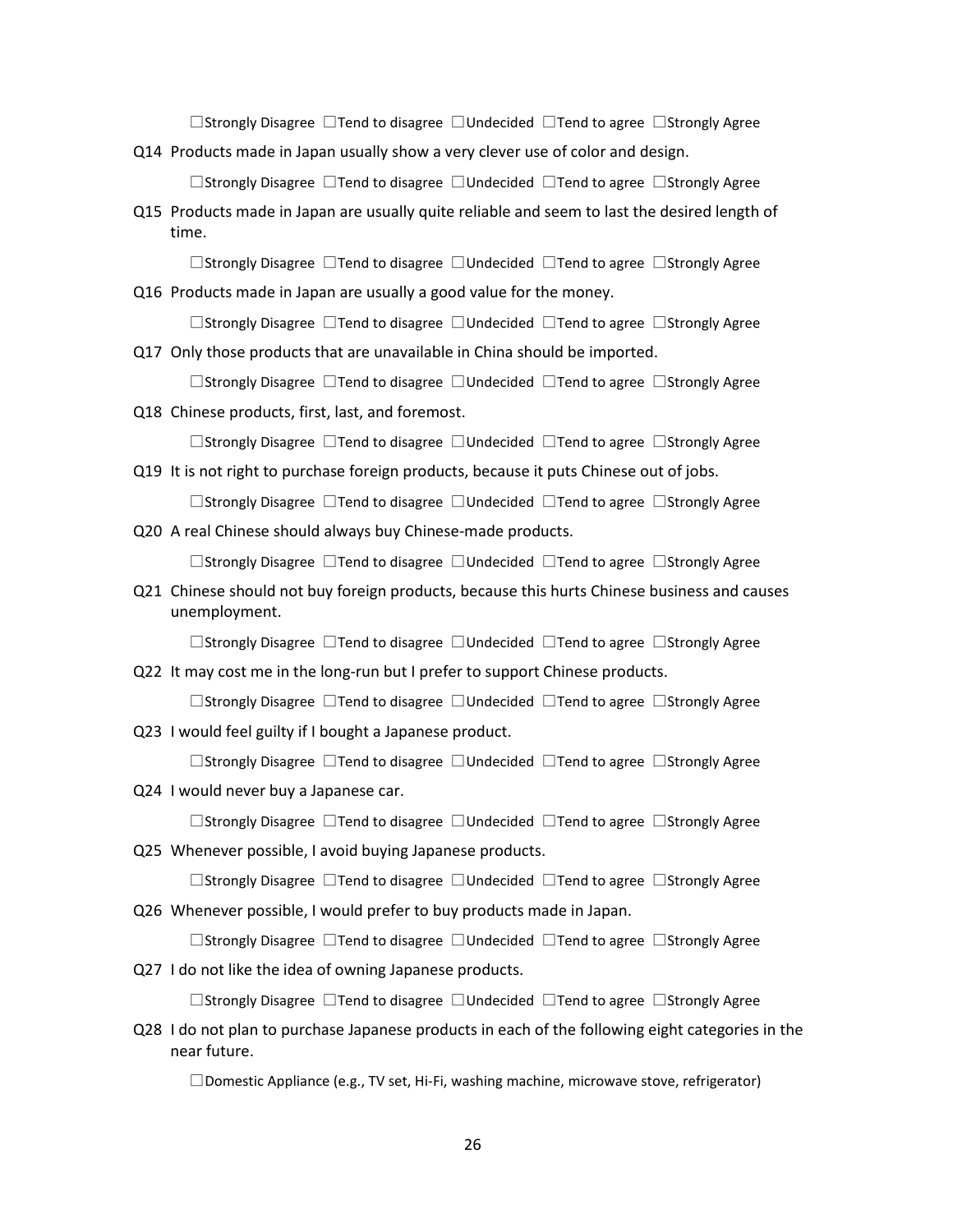□Vehicle (e.g., Car, van, 4WD, motorcycle, wagon, SUV)  $\Box$ Cosmetic (e.g., Lipstick, perfume, foundation cream, shave cream for man) □3C (PC, notebook, mobile phone, digital camera, printer, Mp3/Mp4 player) □Fashion (e.g., Clothes, jewellery, watch, bags, shoe)  $\square$  Food (e.g., Beer, soft drink, snack, fruits, seafood, beef)  $\square$  Home (e.g., Bedding, furniture, housekeeping, kitchen, home decor)  $\Box$  Others

#### Part II Demographic details

#### For each of the following statements, please tick the box which best describes your opinion

- Q01 What is your gender? □ male □ female
- Q02 What is, will be, your age as at December 31, 2007?  $□$ 20-24 years  $□$ 25-29 years  $□$ 30-39 years  $□$ 40-49 years  $□$ 50-59 years  $□$  60 years and above
- Q03 Which of the following best describes your family situation? □Single/never married □Married/defacto □Widowed/divorced/separated
- Q04 Please indicate which income range best represents your annual household income (RMB). (Please tick one box only)  $\Box$ \$0-\$15,000  $\Box$  \$15,001-\$30,000  $\Box$  \$30,001-\$40,000  $\Box$  \$40,001-\$60,000  $\Box$  \$60,001-\$80,000 □\$80,001 and over

\_\_\_\_\_\_\_\_\_\_\_\_\_\_\_\_\_\_\_\_\_\_\_\_\_\_\_\_\_\_\_\_\_\_\_\_\_\_\_\_\_\_\_\_\_\_\_\_\_\_\_\_\_\_\_\_\_\_\_\_\_\_\_\_\_\_

Q05 What is your job title?

If possible, please briefly describe its obligation in your organization:

Q06 What industry do you work in?

\_\_\_\_\_\_\_\_\_\_\_\_\_\_\_\_\_\_\_\_;

- Q07 Which of the following best describes your educational background? □Junior high school and below □Senior high school □College or vocational school □University □Postgraduate and over
- Q08 Which city does you live?
- Q39 We appreciate your help so far with this questionnaire. Finally, we would like any feedback or thoughts that may be relevant and aid us in our study.

# \_\_\_\_\_\_\_\_\_\_\_\_\_\_\_\_\_\_\_\_\_\_\_\_\_\_\_\_\_\_\_\_\_\_\_\_\_\_\_\_\_\_\_\_\_\_\_\_\_\_\_\_\_\_\_\_\_\_\_\_\_\_\_\_\_\_\_\_\_\_\_\_\_ **Thank you for your assistance!**

 $\_$  , and the set of the set of the set of the set of the set of the set of the set of the set of the set of the set of the set of the set of the set of the set of the set of the set of the set of the set of the set of th  $\_$  , and the set of the set of the set of the set of the set of the set of the set of the set of the set of the set of the set of the set of the set of the set of the set of the set of the set of the set of the set of th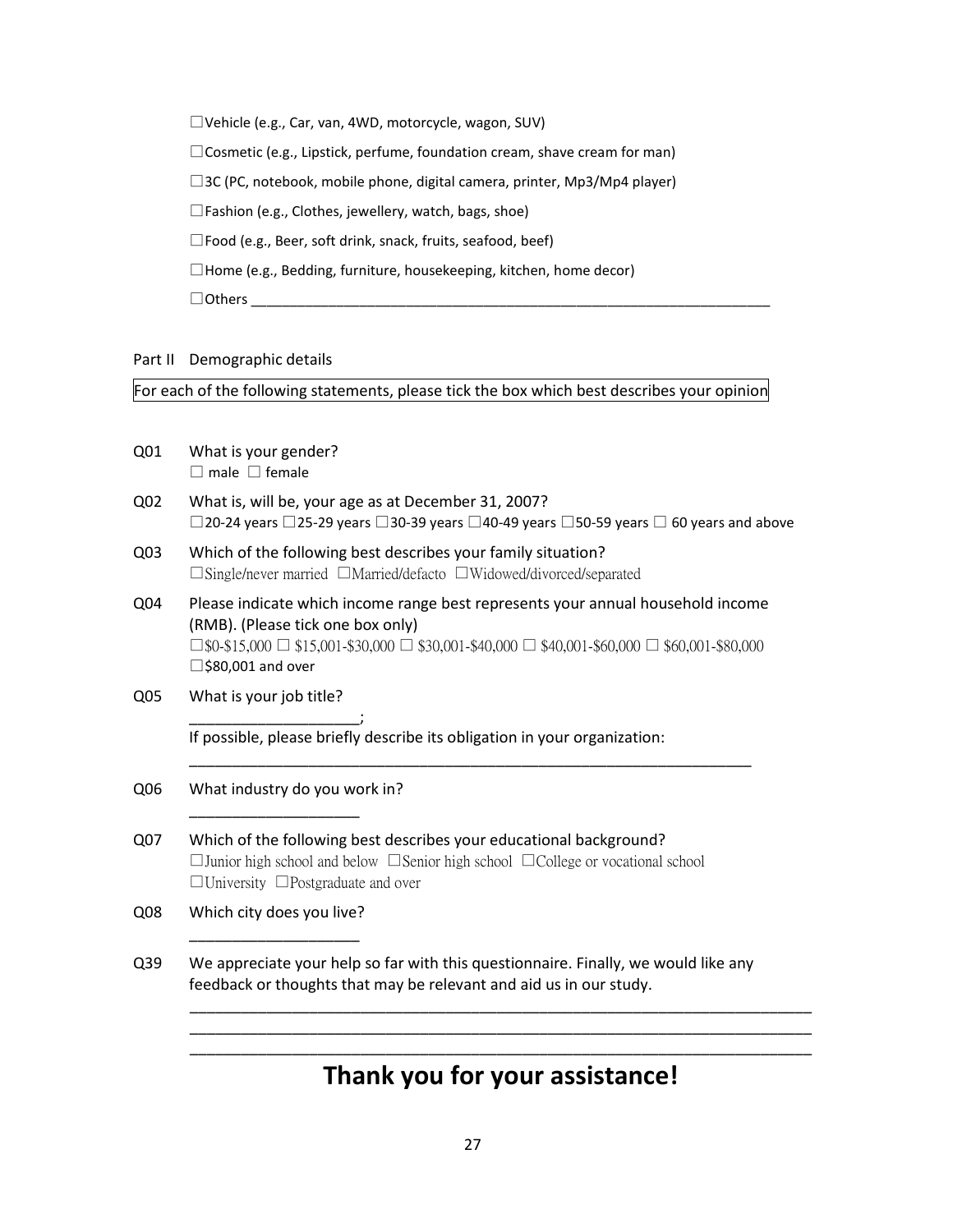#### References

Ang, S. H., Jung, K., Kau, A. K., Leong, S. M., Pornpitakpan, C., & Tan, S. H. (2004). Animosity towards economic giants: what the little guys think. *Journal of Consumer Marketing, 21*(3), 190-207.

Arbuckle, J. L. (2007). *AMOS 16.0 User's Guide*. Chicago, IL 60606-6307, U.S.A.: SPSS. Inc.

- Asahi (2006, Mar. 08, 2008). Revision of the exhibition at Yushukan*. Asahi Shinbun*, fro[m http://diary.jp.aol.com/wkyxkc7pyfku/1110.html#readmore](http://diary.jp.aol.com/wkyxkc7pyfku/1110.html#readmore)
- Bagozzi, R. P. (1975). Marketing as Exchange. *Journal of Marketing, 39*(4), 32-39.
- BBC (2008, Jul. 18). Carrefour faces China boycott bid Retrieved Apr. 15, 2008,

fro[m http://news.bbc.co.uk/2/hi/asia-pacific/7347918.stm](http://news.bbc.co.uk/2/hi/asia-pacific/7347918.stm)

Bollen, K. (1989). *Structural equations with latent variables*. New York, NY: Wiley.

- Brown, T. J., & Dacin, P. A. (1997). The Company and the Product: Corporate Associations and Consumer Product Responses. *Journal of Marketing, 61*(1), 68–84.
- Business Korea (1995). Civic groups launch boycott against French goods over nuclear tests. *Business Korea, 12*.
- Deans, P. (2007). Diminishing Returns? Prime Minister Koizumi's Visits to the Yasukuni Shrine in the Context of East Asian Nationalisms. [Feature]. *East Asia: An International Quarterly, 24*(3), 269-294.
- Economist (1995, June 24). Not so Pacific :nuclear testing. *The Economist, Jun. 24*.
- Ettenson, R., & Klein, J. G. (2005). The fallout from French nuclear testing in the South Pacific: A longitudinal study of consumer boycotts. *International Marketing Review, 22*(2), 199-224.
- Ettenson, R., Smith, N. C., Klein, J. G., & John, A. (2006). Rethinking Consumer Boycotts. *MIT Sloan Management Review, 47*(4), 6-7.
- Fang-Ming, H. (2006). *SEM: Theory and Practice* (Fourth ed.). Taipei: Wunan Publishing House.
- Friedman, M. (1985). Consumer Boycotts in the United States, 1970-1980: Contemporary Events in Historical Perspective. *Journal of Consumer Affairs, 19*(1), 96-117.
- Friedman, M. (1991). Consumer Boycotts: A Conceptual Framework and Research Agenda. *Journal of Social Issues, 47*(1), 149-168.
- Friedman, M. (1999). *Consumer boycotts*. New York, NY: Routledge.
- Garrett, D. E. (1987). The Effectiveness of Marketing Policy Boycotts: Environmental Opposition to Marketing. *Journal of Marketing, 51*(2), 46-57.
- Gefen, D., Straub, D., & Boudreau, M. (2000). Structural Equation Modeling and Regression: Guidelines for Research Practice. *Communications of the Association for Information Systems, 4*(7), 1-77.
- Gelb, B. D. (1995). More boycotts ahead? Some implications. *Business Horizons, 38*(2), 70-76.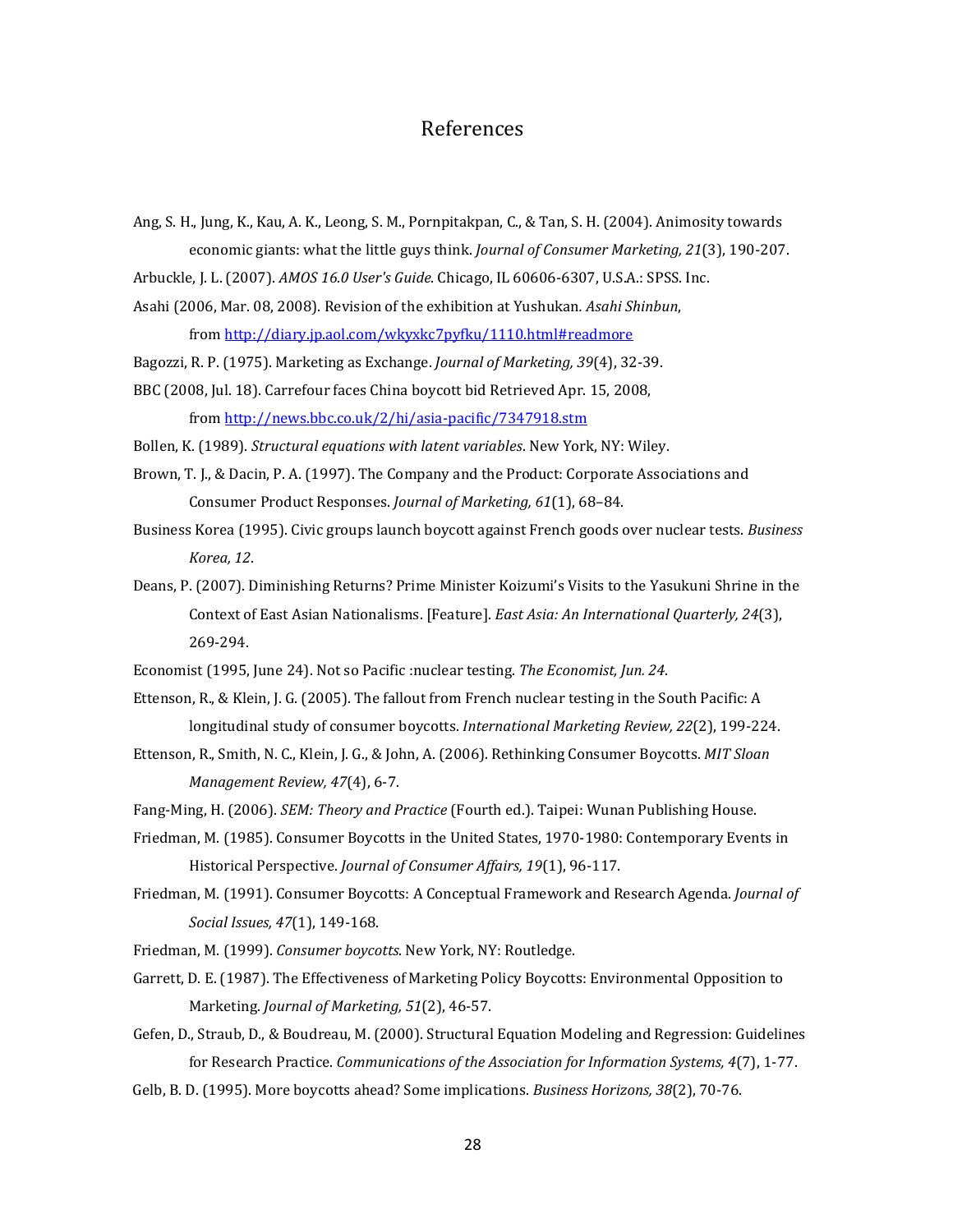Hancock, G. R., & Mueller, R. O. (2006). *Structural equation modeling : a second course*. Greenwich, Conn.: IAP.

Henry, S. (1995, Sep. 11). Apparatchiks Left Won Ton*. The Australian,* p. 10,

Houston, F. S., & Gassenheimer, J. B. (1987). Marketing and Exchange. *Journal of Marketing, 51*(4), 3-18.

- Hui, M. K., & Au, K. (2001). Justice perceptions of complaint-handling: a cross-cultural comparison between PRC and Canadian customers. *Journal of Business Research, 52*(2), 161-173.
- John, A., & Klein, J. G. (2003). The boycott puzzle: Consumer motivations for purchase sacrifice. *Management Science, 49*(9), 1196-1209.
- Klein, J. G., & Ettenson, R. (1999). Consumer animosity and consumer ethnocentrism: An analysis of unique antecedents. *Journal of International Consumer Marketing, 11*(4), 5-24.
- Klein, J. G., Ettenson, R., & Krishnan, B. C. (2006). Extending the construct of consumer ethnocentrism: when foreign products are preferred. *International Marketing Review, 23*(3), 304-321.
- Klein, J. G., Ettenson, R., & Morris, M. D. (1998). The animosity model of foreign product purchase: An empirical test in the People's Republic of China. *Journal of Marketing, 62*(1), 89-100.
- Klein, J. G., Smith, N. C., & John, A. (2002). Exploring Motivations for Participation in a Consumer Boycott. *Advances in Consumer Research, 29*(1), 363-369.
- Klein, J. G., Smith, N. C., & John, A. (2004). Why We Boycott: Consumer Motivations for Boycott Participation. *Journal of Marketing, 68*(3), 92-109.
- Kline, R. B. (2005). *Principles and practice of structural equation modeling* (2nd ed.). New York, NY: Guilford Press.
- Kozinets, R. V., & Handelman, J. M. (1998). Ensouling Consumption: A Netnographic Exploration of Boycotting Behavior. *Advances in Consumer Research, 25*(1), 475-480.

Lin, P.-S. (2001). *Township Enterprises in Mainland China*. Taipei: Wunan Publishing House.

- Mehrabian, A., & Russell, J. A. (1974). *An approach to environmental psychology*. Cambridge, MA: M.I.T. Press.
- Nelson, J. (2003). Social Memory as Ritual Practice: Commemorating Spirits of the Military Dead at Yasukuni Shinto Shrine. *The Journal of Asian Studies, 62*(2), 443-468.
- Netemeyer, R. G., Durvasula, S., & Lichtenstein, D. R. (1991). A cross-national assessment of the reliability and validity of the CETSCALE. *Journal of Marketing Research, 28*(3), 320-327.
- Rees, J., & James, C. (1995). Chain Reaction. *Far East Economic Review, August 17,* 14-15.
- Sen, S., & Bhattacharya, C. B. (2001). Does Doing Good Always Lead to Doing Better? Consumer Reactions to Corporate Social Responsibility. *Journal of Marketing Research, 38*(2), 225-243.
- Sen, S., Gurhan-Canli, Z., & Morwitz, V. (2001). Withholding Consumption: A Social Dilemma Perspective on Consumer Boycotts. *Journal of Consumer Research, 28*(3), 399-417.
- Shimp, T. A., & Sharma, S. (1987). Consumer Ethnocentrism: Construction and Validation of the CETSCALE. *Journal of Marketing Research, 24*(3), 280-289.